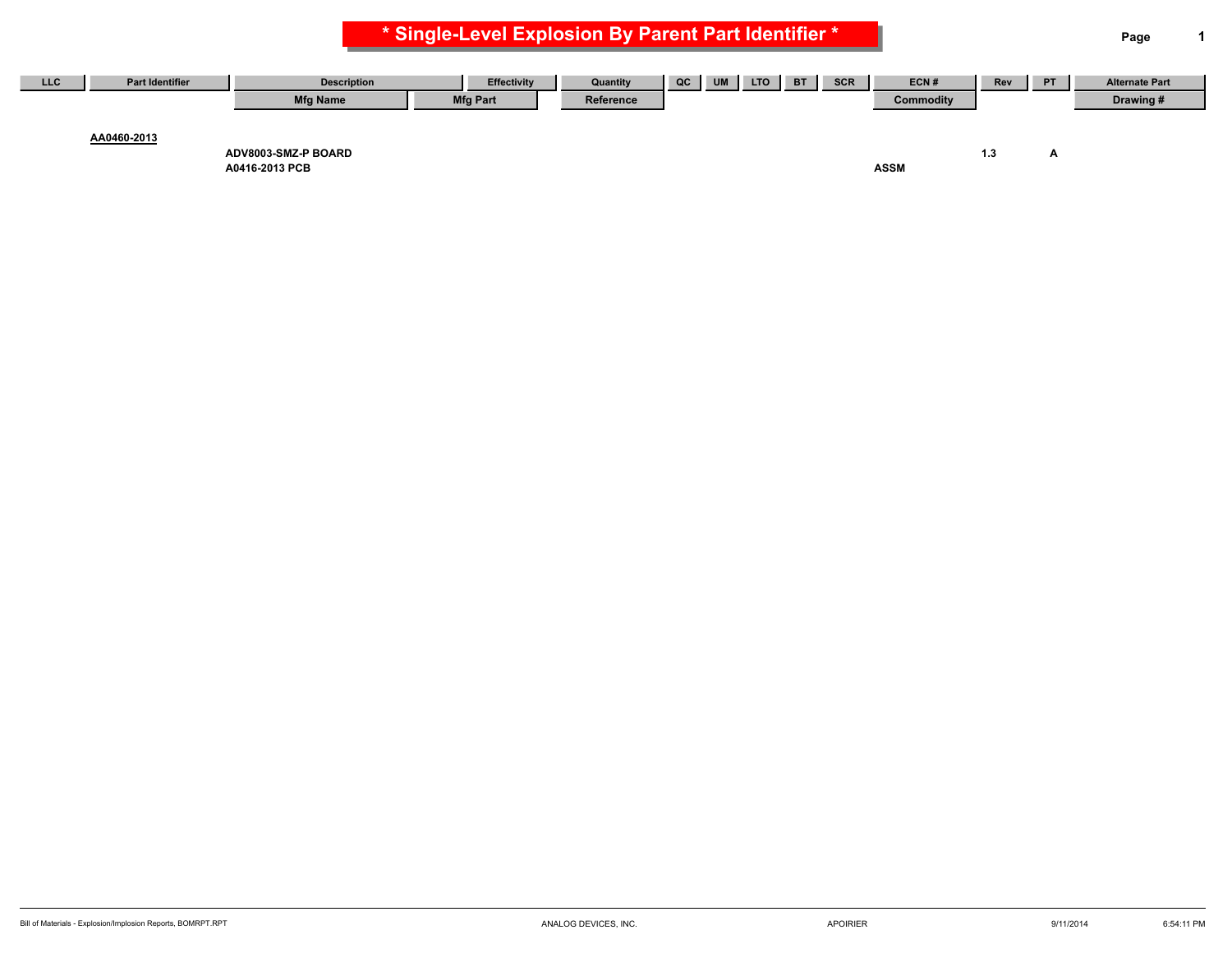| LLC | <b>Part Identifier</b> | <b>Description</b>                              | <b>Effectivity</b>                                                                      | Quantity  | QC | <b>LTO</b><br>UM | <b>BT</b> | SCR | ECN#      | Rev | PT . | <b>Alternate Part</b> |
|-----|------------------------|-------------------------------------------------|-----------------------------------------------------------------------------------------|-----------|----|------------------|-----------|-----|-----------|-----|------|-----------------------|
|     |                        | <b>Mfg Name</b>                                 | <b>Mfg Part</b>                                                                         | Reference |    |                  |           |     | Commodity |     |      | Drawing #             |
|     |                        |                                                 |                                                                                         |           |    |                  |           |     |           |     |      |                       |
|     |                        |                                                 |                                                                                         |           |    |                  |           |     |           |     |      |                       |
|     |                        | DNP:                                            |                                                                                         |           |    |                  |           |     |           |     |      |                       |
|     |                        | CT4, CT5, CT18, CT20, CT42                      |                                                                                         |           |    |                  |           |     |           |     |      |                       |
|     |                        | RT2, RT3, RT4, RT5, RT7, RB25, RT26, RB26,      |                                                                                         |           |    |                  |           |     |           |     |      |                       |
|     |                        | RB27, RB28, RB57, RB58                          |                                                                                         |           |    |                  |           |     |           |     |      |                       |
|     |                        |                                                 | RB77,RB82,RT120,RT121,RB133,RT129,RT135,RT136,                                          |           |    |                  |           |     |           |     |      |                       |
|     |                        | RB157, RB163, RB167, RB168, RB189, RB207, RB208 |                                                                                         |           |    |                  |           |     |           |     |      |                       |
|     |                        |                                                 | RT29,RT61,RT62,RT67,RT99,RT107,RT113,RT115,RT117,                                       |           |    |                  |           |     |           |     |      |                       |
|     |                        | RT126,RT140,RB145,RB146,RT148,RT40,RT43,RT46    |                                                                                         |           |    |                  |           |     |           |     |      |                       |
|     |                        |                                                 | RB54-RB56, RB59-RB64, RB66, RB69, RB73, RB86, RB125-RB128                               |           |    |                  |           |     |           |     |      |                       |
|     |                        | RT41,42,45                                      |                                                                                         |           |    |                  |           |     |           |     |      |                       |
|     |                        | UT1-UT3                                         |                                                                                         |           |    |                  |           |     |           |     |      |                       |
|     |                        | FT <sub>2</sub>                                 |                                                                                         |           |    |                  |           |     |           |     |      |                       |
|     |                        | CB <sub>17</sub>                                |                                                                                         |           |    |                  |           |     |           |     |      |                       |
|     |                        | JT1                                             |                                                                                         |           |    |                  |           |     |           |     |      |                       |
|     |                        |                                                 | RB150,RB152,RB154,RB155,RB166,RB174,RB175,RB183,RB184,RB194,RB195,RT101,RT1             |           |    |                  |           |     |           |     |      |                       |
|     |                        | 09, RT116, RT122, RT125                         |                                                                                         |           |    |                  |           |     |           |     |      |                       |
|     |                        |                                                 | CB217,CB224,CB226,CB227,CB229,CB232,CB233,CB238,CB239,CB241,CB242,CB245,CB2             |           |    |                  |           |     |           |     |      |                       |
|     |                        | 55, CB256, CB257, CB261, CB266, CB267, CB272,   |                                                                                         |           |    |                  |           |     |           |     |      |                       |
|     |                        |                                                 | CB283,CB286,CB288,CB296,CB297,CB300,CB303,CB308,CB309,CB310,CB311,CB312,CB3             |           |    |                  |           |     |           |     |      |                       |
|     |                        |                                                 | 13, CB314, CB315, CB316, CB317, CB318, CB319, CB320, CB324                              |           |    |                  |           |     |           |     |      |                       |
|     |                        |                                                 | RT104,RT106,RT112,RB124,RB172,RB173,RB185,RB186                                         |           |    |                  |           |     |           |     |      |                       |
|     |                        |                                                 | CB273, CB287, CB289, CB205, CB216, CB219, CB228, CB251, CB285, CB291, CB294, CB321, CB3 |           |    |                  |           |     |           |     |      |                       |
|     |                        | 22                                              |                                                                                         |           |    |                  |           |     |           |     |      |                       |
|     |                        | CT51,CT69,CT70<br><b>RB907</b>                  |                                                                                         |           |    |                  |           |     |           |     |      |                       |
|     |                        | CB179, CT52                                     |                                                                                         |           |    |                  |           |     |           |     |      |                       |
|     |                        |                                                 |                                                                                         |           |    |                  |           |     |           |     |      |                       |
|     |                        | RB130, RB132, RT71, RT75<br><b>RT36</b>         |                                                                                         |           |    |                  |           |     |           |     |      |                       |
|     |                        | YT <sub>2</sub>                                 |                                                                                         |           |    |                  |           |     |           |     |      |                       |
|     |                        | RT127, RT128, RT130, RT95, RT96, RT97, RT98     |                                                                                         |           |    |                  |           |     |           |     |      |                       |
|     |                        | RT77,RT81                                       |                                                                                         |           |    |                  |           |     |           |     |      |                       |
|     |                        | <b>RB206</b>                                    |                                                                                         |           |    |                  |           |     |           |     |      |                       |
|     |                        | RB129, RT38                                     |                                                                                         |           |    |                  |           |     |           |     |      |                       |
|     |                        | FUB <sub>2</sub>                                |                                                                                         |           |    |                  |           |     |           |     |      |                       |
|     |                        | <b>UT34</b>                                     |                                                                                         |           |    |                  |           |     |           |     |      |                       |
|     |                        | RB208, RB133, RT113, RT117                      |                                                                                         |           |    |                  |           |     |           |     |      |                       |
|     |                        | FB23, FB24, FB25, FB27, FB30, FB36, FB38        |                                                                                         |           |    |                  |           |     |           |     |      |                       |
|     |                        | DT <sub>5</sub>                                 |                                                                                         |           |    |                  |           |     |           |     |      |                       |
|     |                        | JT11, JT8                                       |                                                                                         |           |    |                  |           |     |           |     |      |                       |
|     |                        | <b>UT38</b>                                     |                                                                                         |           |    |                  |           |     |           |     |      |                       |
|     |                        | <b>UT21</b>                                     |                                                                                         |           |    |                  |           |     |           |     |      |                       |
|     |                        | UT42, UT22                                      |                                                                                         |           |    |                  |           |     |           |     |      |                       |
|     |                        | UT43, UT44, UT24, UT26                          |                                                                                         |           |    |                  |           |     |           |     |      |                       |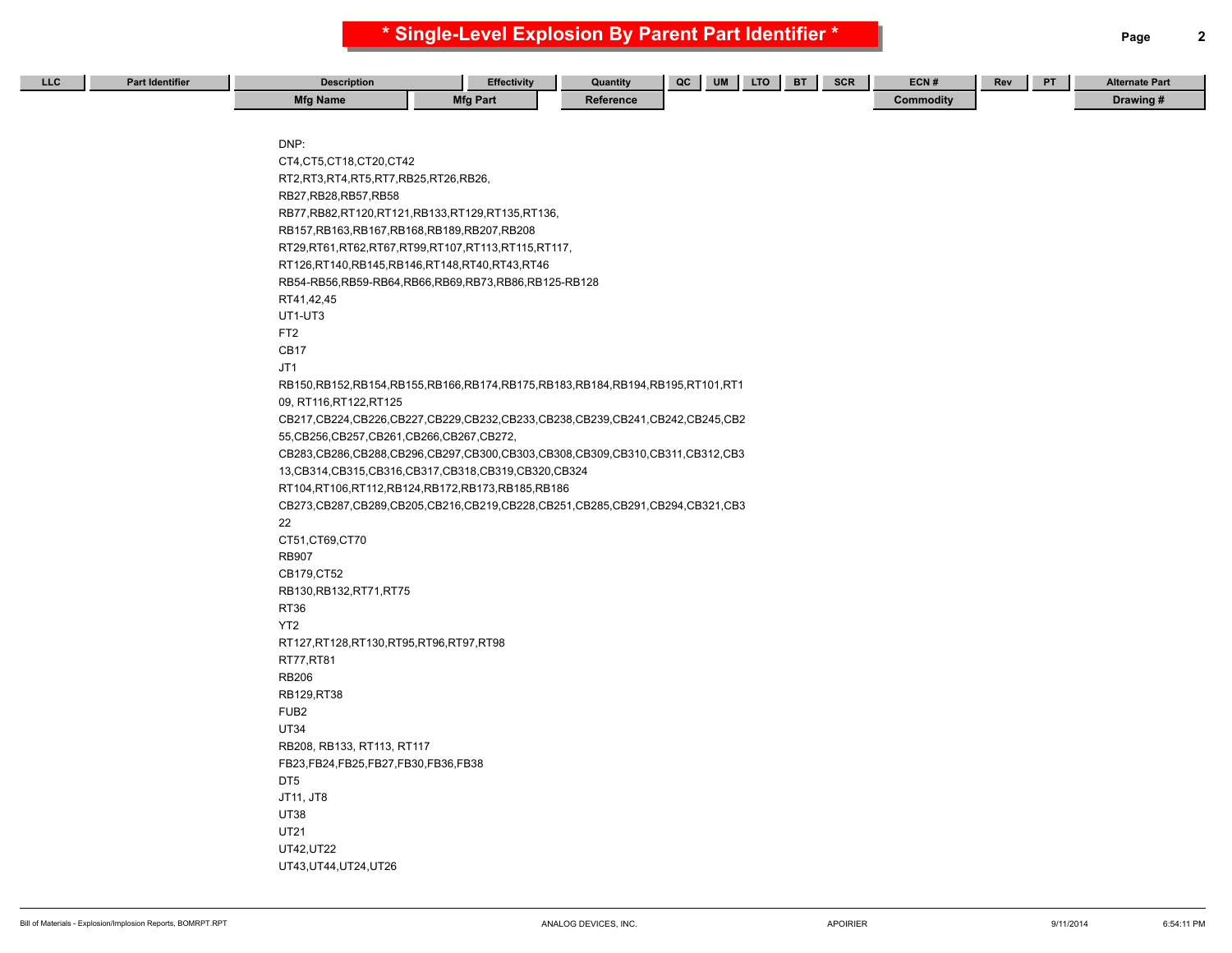**\* Single-Level Explosion By Parent Part Identifier \* Page 3**

| LLC          | <b>Part Identifier</b> | <b>Description</b>                             | <b>Effectivity</b>                                    |                       | QC | <b>UM</b> | <b>LTO</b> | <b>BT</b> | ECN#<br>SCR                | Rev | PT | <b>Alternate Part</b> |
|--------------|------------------------|------------------------------------------------|-------------------------------------------------------|-----------------------|----|-----------|------------|-----------|----------------------------|-----|----|-----------------------|
|              |                        | <b>Mfg Name</b>                                | <b>Mfg Part</b>                                       | Quantity<br>Reference |    |           |            |           | <b>Commodity</b>           |     |    | Drawing#              |
|              |                        | THIS REPLACED 1000604.                         | THIS BOARD MUST USE THE N25Q032A13ESE40F (1007176).   |                       |    |           |            |           |                            |     |    |                       |
| 1            | 1000287                | SN74LVC1G08 SOT23-5<br>SINGLE 2-INPUT AND      | 6/27/2013                                             | 4.000000 U            |    | EA        |            | 0 N       | $\mathbf 0$<br><b>ICS</b>  | 1.0 | B  |                       |
|              |                        | UB1-UB3,UT32                                   |                                                       |                       |    |           |            |           |                            |     |    |                       |
|              |                        | TI                                             | SN74LVC1G08DBVE                                       |                       |    |           |            |           |                            |     |    |                       |
|              |                        | TI.<br>TI                                      | SN74LVC1G08DBVR<br>SN74LVC1G08DBVRE4                  |                       |    |           |            |           |                            |     |    |                       |
|              |                        | ΤI                                             | SN74LVC1G08DBVRG4                                     |                       |    |           |            |           |                            |     |    |                       |
|              |                        |                                                |                                                       |                       |    |           |            |           |                            |     |    |                       |
| -1           | 1000484                | 25MHZ OSC013<br>CRYSTAL FUNDAMENTAL 18PF       | 6/27/2013                                             | 1.000000 U            |    | EA        |            | 0 N       | $\mathbf 0$<br>OSC         | 1.0 | B  |                       |
|              |                        | <b>UT36</b>                                    |                                                       |                       |    |           |            |           |                            |     |    |                       |
|              |                        | <b>DIGI-KEY</b><br>DIGI-KEY<br><b>ABRACON</b>  | 535-9140-1-ND<br>535-9140-2-ND<br>ABM8-25.000MHZ-B2-T |                       |    |           |            |           |                            |     |    |                       |
|              | 1000485                |                                                |                                                       |                       |    |           |            |           |                            |     |    |                       |
| 1            |                        | 24MHZ OSC013<br>CRYSTAL FUNDAMENTAL 18PF       | 6/27/2013                                             | 1.000000 U            |    | EA        |            | 0 N       | $\mathbf{0}$<br>OSC        | 1.0 | B  |                       |
|              |                        | <b>UT39</b>                                    |                                                       |                       |    |           |            |           |                            |     |    |                       |
|              |                        | <b>DIGI-KEY</b>                                | 535-9138-1-ND                                         |                       |    |           |            |           |                            |     |    |                       |
|              |                        | DIGI-KEY                                       | 535-9138-2-ND                                         |                       |    |           |            |           |                            |     |    |                       |
|              |                        | ABRACON                                        | ABM8-24.000MHZ-B2-T                                   |                       |    |           |            |           |                            |     |    |                       |
|              | 1000499                |                                                |                                                       |                       |    |           |            |           |                            |     |    |                       |
| $\mathbf{1}$ |                        | MT47H64M16 FBGA84<br>DDR2-128MB-8Mx16x8        | 6/27/2013                                             | 2.000000 U            |    | EA        |            | 0 N       | $\mathbf{0}$<br><b>ICS</b> | 1.0 | B  |                       |
|              |                        | UT4,UT5                                        |                                                       |                       |    |           |            |           |                            |     |    |                       |
|              |                        | <b>MICRON</b>                                  | MT47H64M16HR-3                                        |                       |    |           |            |           |                            |     |    |                       |
|              |                        | <b>MICRON</b>                                  | MT47H64M16HR-3 L                                      |                       |    |           |            |           |                            |     |    |                       |
|              |                        | <b>MICRON</b>                                  | MT47H64M16HR-3:E                                      |                       |    |           |            |           |                            |     |    |                       |
|              |                        | <b>MICRON</b>                                  | MT47H64M16HR-3:H                                      |                       |    |           |            |           |                            |     |    |                       |
|              | 1000514                |                                                |                                                       |                       |    |           |            |           |                            |     |    |                       |
| -1           |                        | SN74AVC8T245 TSSOP24<br>8BIT 1.2/3.6 LVL SHIFT | 6/27/2013                                             | 1.000000 U            |    | EA        |            | 0 N       | $\mathbf{0}$<br>ICS        | 1.0 | B  |                       |
|              |                        | UT8                                            |                                                       |                       |    |           |            |           |                            |     |    |                       |
|              |                        | <b>DIGI-KEY</b>                                | 296-19100-1-ND                                        |                       |    |           |            |           |                            |     |    |                       |
|              |                        | TI                                             | SN74AVC8T245PW                                        |                       |    |           |            |           |                            |     |    |                       |
|              |                        | TI<br>--------                                 | SN74AVC8T245PWR                                       |                       |    |           |            |           |                            |     |    |                       |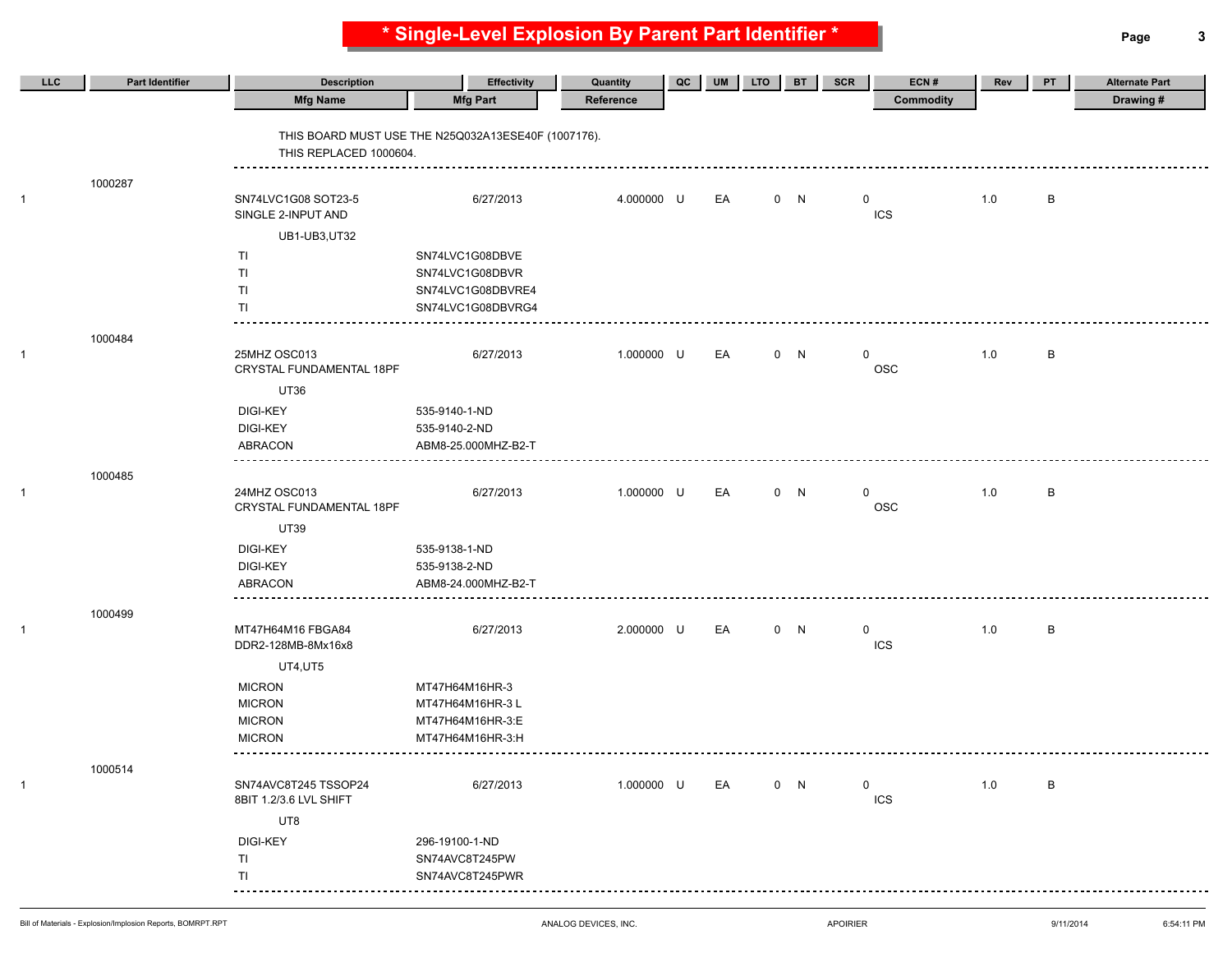**\* Single-Level Explosion By Parent Part Identifier \* Page 4**

| LLC          | <b>Part Identifier</b> | <b>Description</b>                                        | <b>Effectivity</b>     | Quantity   | QC | <b>UM</b> | <b>LTO</b> | <b>BT</b> | <b>SCR</b>  | ECN#             | Rev     | PT      | <b>Alternate Part</b> |
|--------------|------------------------|-----------------------------------------------------------|------------------------|------------|----|-----------|------------|-----------|-------------|------------------|---------|---------|-----------------------|
|              |                        | <b>Mfg Name</b>                                           | <b>Mfg Part</b>        | Reference  |    |           |            |           |             | <b>Commodity</b> |         |         | Drawing #             |
|              |                        |                                                           |                        |            |    |           |            |           |             |                  |         |         |                       |
| 1            | 1000522                | MT48H16M16 VFBGA54_80x90<br>256MB SDRAM 1.8V              | 6/27/2013              | 1.000000 U |    | EA        |            | 0 N       | 0           | ICS              | 1.0     | B       |                       |
|              |                        | <b>UT37</b>                                               |                        |            |    |           |            |           |             |                  |         |         |                       |
|              |                        | <b>MICRON</b>                                             | MT48H16M16LFBF-6:H     |            |    |           |            |           |             |                  |         |         |                       |
|              |                        | <b>MICRON</b>                                             | MT48H32M16LFB4-75 IT:C |            |    |           |            |           |             |                  |         |         |                       |
|              | 1000596                |                                                           |                        |            |    |           |            |           |             |                  |         |         |                       |
| 1            |                        | NC7SZ125M5X ZZZ<br>SINGLE 3 STATE BUFFER                  | 6/27/2013              | 1.000000 U |    | EA        |            | 0 N       | 0           | <b>ICS</b>       | 1.0     | B       |                       |
|              |                        | UT7                                                       |                        |            |    |           |            |           |             |                  |         |         |                       |
|              |                        | <b>FAIRCHILD</b>                                          | NC7SZ125M5X            |            |    |           |            |           |             |                  |         |         |                       |
|              |                        | <b>DIGI KEY</b>                                           | NC7SZ125M5XTR-ND       |            |    |           |            |           |             |                  |         |         |                       |
|              | 1000599                |                                                           |                        |            |    |           |            |           |             |                  |         |         |                       |
| 1            |                        | 28.6363MHZ OSCJ850P1140X470-4<br>CRYSTAL FUNDAMENTAL 18PF | 6/27/2013              | 1.000000 U |    | EA        |            | 0 N       | 0           | <b>OSC</b>       | 1.0     | В       |                       |
|              |                        | YT3                                                       |                        |            |    |           |            |           |             |                  |         |         |                       |
|              |                        | <b>DIGI KEY</b>                                           | 300-8572-1-ND          |            |    |           |            |           |             |                  |         |         |                       |
|              |                        | <b>DIGIKEY</b>                                            | 300-8572-2-ND          |            |    |           |            |           |             |                  |         |         |                       |
|              |                        | <b>CITIZEN</b>                                            | HCM49 28.63636MABJ-UT  |            |    |           |            |           |             |                  |         |         |                       |
|              | 1000992                |                                                           |                        |            |    |           |            |           |             |                  |         |         |                       |
| $\mathbf{1}$ |                        | 27MHZ ZZZ<br>CRYSTAL                                      | 6/27/2013              | 1.000000 U |    | EA        |            | 0 N       | 0           | <b>OSC</b>       | 1.0     | B       |                       |
|              |                        | YT1                                                       |                        |            |    |           |            |           |             |                  |         |         |                       |
|              |                        | ECS Inc                                                   | ECS-270-18-5PX-F-TR    |            |    |           |            |           |             |                  |         |         |                       |
|              |                        | Golledge<br><b>DIGI-KEY</b>                               | MP02941<br>XC1002CT-ND |            |    |           |            |           |             |                  |         |         |                       |
|              |                        |                                                           |                        |            |    |           |            |           |             |                  |         |         |                       |
|              | 1001097                |                                                           |                        |            |    |           |            |           |             |                  |         |         |                       |
| $\mathbf{1}$ |                        | XC6SLX9-2CSG225C ZZZ<br>Xilinx Spartan6 FPGA              | 6/27/2013              | 1.000000 U |    | EA        |            | 0 N       | 0           | <b>ICS</b>       | 1.0     | B       |                       |
|              |                        | <b>UT14</b>                                               |                        |            |    |           |            |           |             |                  |         |         |                       |
|              |                        | <b>XILINX</b>                                             | XC6SLX9-2CSG225C       |            |    |           |            |           |             |                  |         |         |                       |
|              | 1001098                |                                                           |                        |            |    |           |            |           |             |                  |         |         |                       |
| $\mathbf{1}$ |                        | M25P128-VMF6PB ZZZ<br>128-Mbit Serial Flash Memory        | 6/27/2013              | 1.000000 U |    | EA        |            | 0 N       | $\mathbf 0$ | ICS              | $1.0\,$ | $\sf B$ |                       |
|              |                        | <b>UT27</b>                                               |                        |            |    |           |            |           |             |                  |         |         |                       |
|              |                        | <b>MICRON</b>                                             | M25P128-VMF6PB         |            |    |           |            |           |             |                  |         |         |                       |
|              |                        | <b>MICRON</b>                                             | M25P128-VMF6TP         |            |    |           |            |           |             |                  |         |         |                       |
|              |                        | <b>MICRON</b>                                             | M25P128-VMF6TPB        |            |    |           |            |           |             |                  |         |         |                       |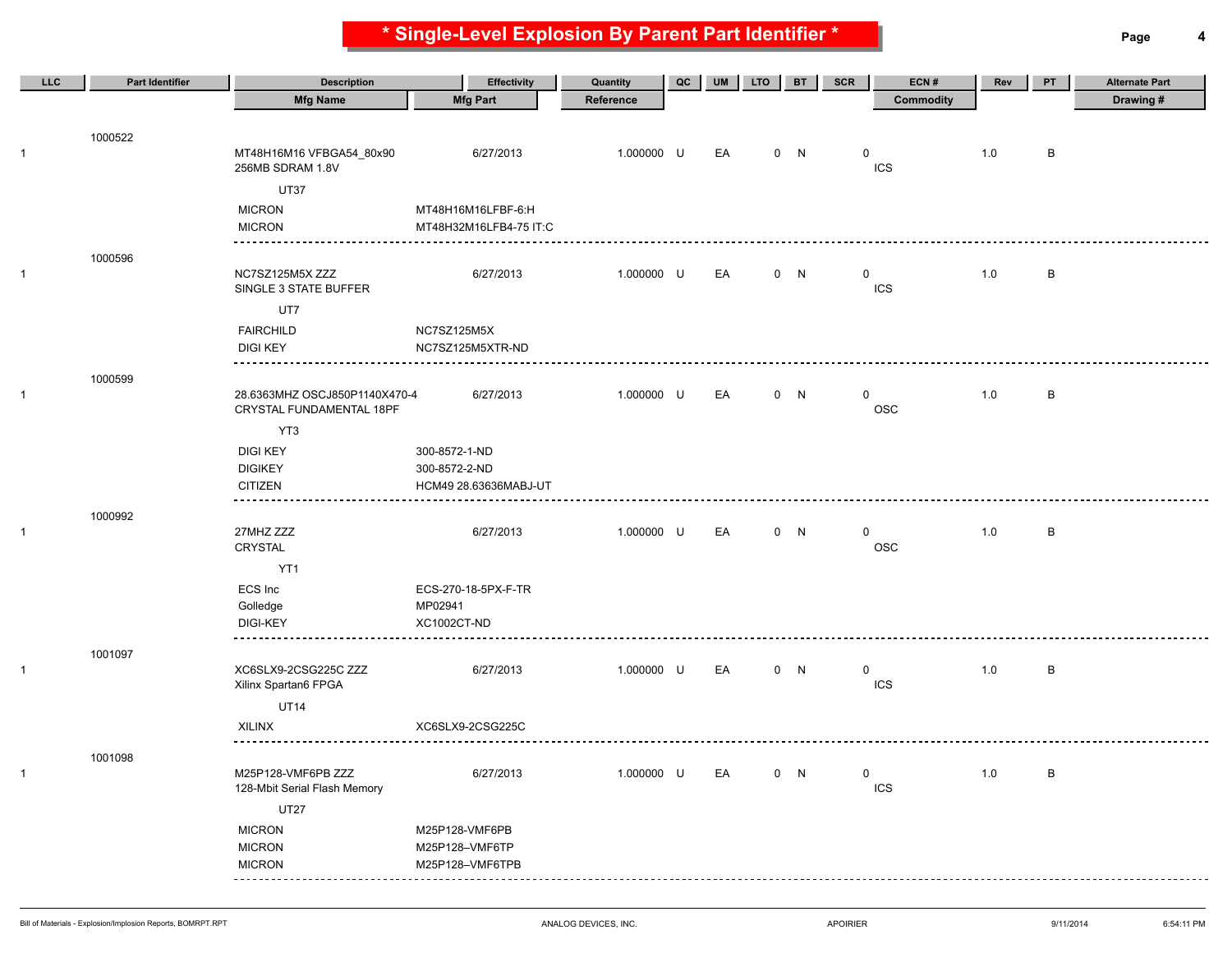**\* Single-Level Explosion By Parent Part Identifier \* Page 5**

| <b>LLC</b>   | <b>Part Identifier</b> | <b>Description</b>                                      | <b>Effectivity</b>            | Quantity   | QC | UM | <b>LTO</b> | <b>BT</b> | ECN#<br><b>SCR</b>         | Rev | PT | <b>Alternate Part</b> |
|--------------|------------------------|---------------------------------------------------------|-------------------------------|------------|----|----|------------|-----------|----------------------------|-----|----|-----------------------|
|              |                        | <b>Mfg Name</b>                                         | <b>Mfg Part</b>               | Reference  |    |    |            |           | Commodity                  |     |    | Drawing#              |
|              |                        |                                                         |                               |            |    |    |            |           |                            |     |    |                       |
| 1            | 1007176                | N25Q032A13ESE40F ZZZ<br>SEE 1000604                     |                               | 2.000000 U |    | EA |            | 0 N       | 0<br>ICS                   | 1.0 | В  |                       |
|              |                        | UT12, UT25                                              |                               |            |    |    |            |           |                            |     |    |                       |
|              |                        | NUM                                                     | N25Q032A13ESE40F              |            |    |    |            |           |                            |     |    |                       |
|              | 30-024902-01           |                                                         |                               |            |    |    |            |           |                            |     |    |                       |
|              |                        | ADM708SARZ SOIC8<br>VOLTAGE-SUPERVISOR                  | 6/27/2013                     | 5.000000 U |    | EA |            | 0 N       | $\mathbf 0$<br><b>ICS</b>  | 1.0 | В  |                       |
|              |                        | UT19, UT23, UT29, UT33, UT41                            |                               |            |    |    |            |           |                            |     |    |                       |
|              |                        | ANALOG DEVICES<br>ANALOG DEVICES                        | ADM708SARZ<br>ADM708SARZ-REEL |            |    |    |            |           |                            |     |    |                       |
|              |                        |                                                         |                               |            |    |    |            |           |                            |     |    |                       |
| 1            | 30-025524-02           | ADSP-BF524BBCZ-3A BGA208<br>300MHZ 17MM                 | 6/27/2013                     | 1.000000 U |    | EA |            | 0 N       | 0<br><b>DSP</b>            | 0.2 | в  |                       |
|              |                        | <b>UT35</b>                                             |                               |            |    |    |            |           |                            |     |    |                       |
|              |                        | ANALOG DEVICES                                          | ADSP-BF524BBCZ-3A             |            |    |    |            |           |                            |     |    |                       |
|              | 30-025764-01           |                                                         |                               |            |    |    |            |           |                            |     |    |                       |
|              |                        | ADP1715 MSOP8<br>ADJ 500MA REGULATOR                    | 6/27/2013                     | 1.000000 U |    | EA |            | 0 N       | $\mathbf 0$<br><b>ICS</b>  | 1.0 | В  |                       |
|              |                        | <b>UT40</b>                                             |                               |            |    |    |            |           |                            |     |    |                       |
|              |                        | ANALOG                                                  | ADP1715ARMZ-R7                |            |    |    |            |           |                            |     |    |                       |
|              |                        | ANALOG DEVICES                                          | ADP1715ARMZ-R7                |            |    |    |            |           |                            |     |    |                       |
|              |                        | DIGI-KEY                                                | ADP1715ARMZ-R7CT-ND           |            |    |    |            |           |                            |     |    |                       |
| $\mathbf{1}$ | 30-025783-01           | ADM1385ARSZ SSOP20<br>RS232 W/SHUTDOWN                  | 6/27/2013                     | 1.000000 U |    | EA |            | 0 N       | $\mathbf{0}$<br><b>ICS</b> | 1.0 | в  |                       |
|              |                        | <b>UT28</b>                                             |                               |            |    |    |            |           |                            |     |    |                       |
|              |                        | ANALOG DEVICES                                          | ADM1385ARSZ                   |            |    |    |            |           |                            |     |    |                       |
|              |                        | ANALOG DEVICES                                          | ADM1385ARSZ-REEL              |            |    |    |            |           |                            |     |    |                       |
|              |                        | ANALOG DEVICES                                          | ADM1385ARSZ-REEL7             |            |    |    |            |           |                            |     |    |                       |
| 1            | 30-025865-01           | ADP123AUJZ TSOT5                                        | 6/27/2013                     | 1.000000 U |    | EA |            | 0 N       | $\mathbf 0$                | 1.0 | В  |                       |
|              |                        | 0.8V-5V 300MA REGULATOR                                 |                               |            |    |    |            |           | <b>ICS</b>                 |     |    |                       |
|              |                        | UB4                                                     |                               |            |    |    |            |           |                            |     |    |                       |
|              |                        | ANALOG DEVICES                                          | ADP123AUJZ-R7                 |            |    |    |            |           |                            |     |    |                       |
|              | 30-025940-01           |                                                         |                               |            |    |    |            |           |                            |     |    |                       |
| 1            |                        | ADV7842KBCZ-5P BGA256C100P16X16_170<br>HDMI RX W/O KEYS |                               | 1.000000 U |    | EA |            | 0 N       | 0<br>ICS                   | 1.0 | B  |                       |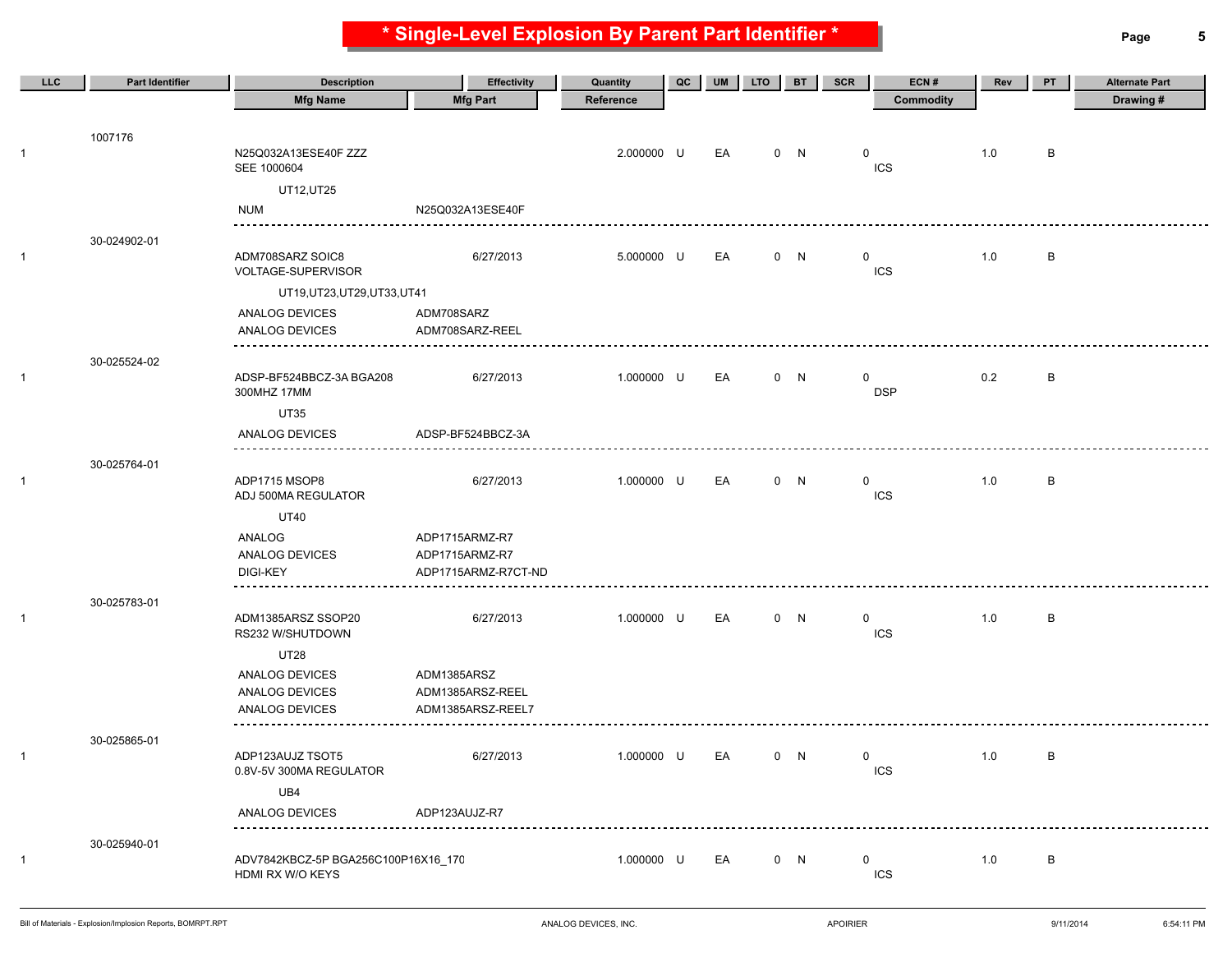**\* Single-Level Explosion By Parent Part Identifier \* Page 6**

| LLC | <b>Part Identifier</b> | <b>Description</b>                | Effectivity        | Quantity   | QC | UM | <b>LTO</b> | <b>BT</b> | <b>SCR</b>   | ECN#       | Rev | PT      | <b>Alternate Part</b> |
|-----|------------------------|-----------------------------------|--------------------|------------|----|----|------------|-----------|--------------|------------|-----|---------|-----------------------|
|     |                        | <b>Mfg Name</b>                   | <b>Mfg Part</b>    | Reference  |    |    |            |           |              | Commodity  |     |         | Drawing#              |
|     |                        |                                   |                    |            |    |    |            |           |              |            |     |         |                       |
|     |                        | <b>UT30</b>                       |                    |            |    |    |            |           |              |            |     |         |                       |
|     |                        | <b>ANALOG DEVICES</b>             | ADV7842KBCZ-5P     |            |    |    |            |           |              |            |     |         |                       |
|     | 30-026022-01           |                                   |                    |            |    |    |            |           |              |            |     |         |                       |
|     |                        | AD1580ART ZZZ<br>???              | 6/27/2013          | 1.000000 U |    | EA |            | 0 N       | $\mathbf 0$  | ICS        | 1.0 | В       |                       |
|     |                        | <b>UT20</b>                       |                    |            |    |    |            |           |              |            |     |         |                       |
|     |                        | <b>ANALOG DEVICES</b>             | AD1580ARTZ-REEL7   |            |    |    |            |           |              |            |     |         |                       |
|     | 30-026026-01           |                                   |                    |            |    |    |            |           |              |            |     |         |                       |
|     |                        | ADP3338AKCZ-5 ZZZ<br>???          | 6/27/2013          | 1.000000 U |    | EA |            | 0 N       | $\mathbf 0$  | ICS        | 1.0 | B       |                       |
|     |                        | <b>UT15</b>                       |                    |            |    |    |            |           |              |            |     |         |                       |
|     |                        | ANALOG DEVICES                    | ADP3338AKCZ-5-R7   |            |    |    |            |           |              |            |     |         |                       |
|     | 30-026216-01           | .                                 |                    |            |    |    |            |           |              |            |     |         |                       |
|     |                        | ADP1754ACPZ ZZZ<br>16-lead LFCSP  | 6/27/2013          | 1.000000 U |    | EA |            | 0 N       | $\mathbf{0}$ | <b>ICS</b> | 1.0 | $\sf B$ |                       |
|     |                        | <b>UT17</b>                       |                    |            |    |    |            |           |              |            |     |         |                       |
|     |                        | ANALOG<br>----------              | ADP1754ACPZ-1.2-R7 |            |    |    |            |           |              |            |     |         |                       |
|     | 30-026217-01           |                                   |                    |            |    |    |            |           |              |            |     |         |                       |
|     |                        | ADP2386ACPZN ZZZ<br>24-lead LFCSP | 6/27/2013          | 2.000000 U |    | EA |            | 0 N       | $\mathbf{0}$ | <b>ICS</b> | 1.0 | В       |                       |
|     |                        | UT10,UT16                         |                    |            |    |    |            |           |              |            |     |         |                       |
|     |                        | ANALOG<br><u>.</u>                | ADP2386ACPZN-R7    |            |    |    |            |           |              |            |     |         |                       |
|     | 30-026270-01           |                                   |                    |            |    |    |            |           |              |            |     |         |                       |
|     |                        | ADV8003KBCZ-7C ZZZ                | 6/27/2013          | 1.000000 U |    | EA |            | 0 N       | $\mathbf 0$  | ICS        | 1.0 | В       |                       |
|     |                        | <b>UT18</b>                       |                    |            |    |    |            |           |              |            |     |         |                       |
|     |                        | ANALOG                            | ADV8003KBCZ-7C     |            |    |    |            |           |              |            |     |         |                       |
|     |                        |                                   |                    |            |    |    |            |           |              |            |     |         |                       |
|     | 6000761                | DB9 9PIN CON038                   | 6/27/2013          | 1.000000 U |    | EA |            | 0 N       | $\mathbf 0$  |            | 1.0 | $\sf B$ |                       |
|     |                        | <b>VERTICAL</b>                   |                    |            |    |    |            |           |              | CON        |     |         |                       |
|     |                        | PT <sub>1</sub>                   |                    |            |    |    |            |           |              |            |     |         |                       |
|     |                        | <b>NORCOMP</b>                    | 191-009-213-L-571  |            |    |    |            |           |              |            |     |         |                       |
|     |                        | <b>NORCOMP</b>                    | 191-009-213-L-591  |            |    |    |            |           |              |            |     |         |                       |
|     |                        | NORCOMP INC                       | 191-009-213L571    |            |    |    |            |           |              |            |     |         |                       |
|     |                        | <b>DIGI-KEY</b>                   | 191-009-213L571-ND |            |    |    |            |           |              |            |     |         |                       |
|     |                        | DIGI-KEY                          | 191-009-213L591-ND |            |    |    |            |           |              |            |     |         |                       |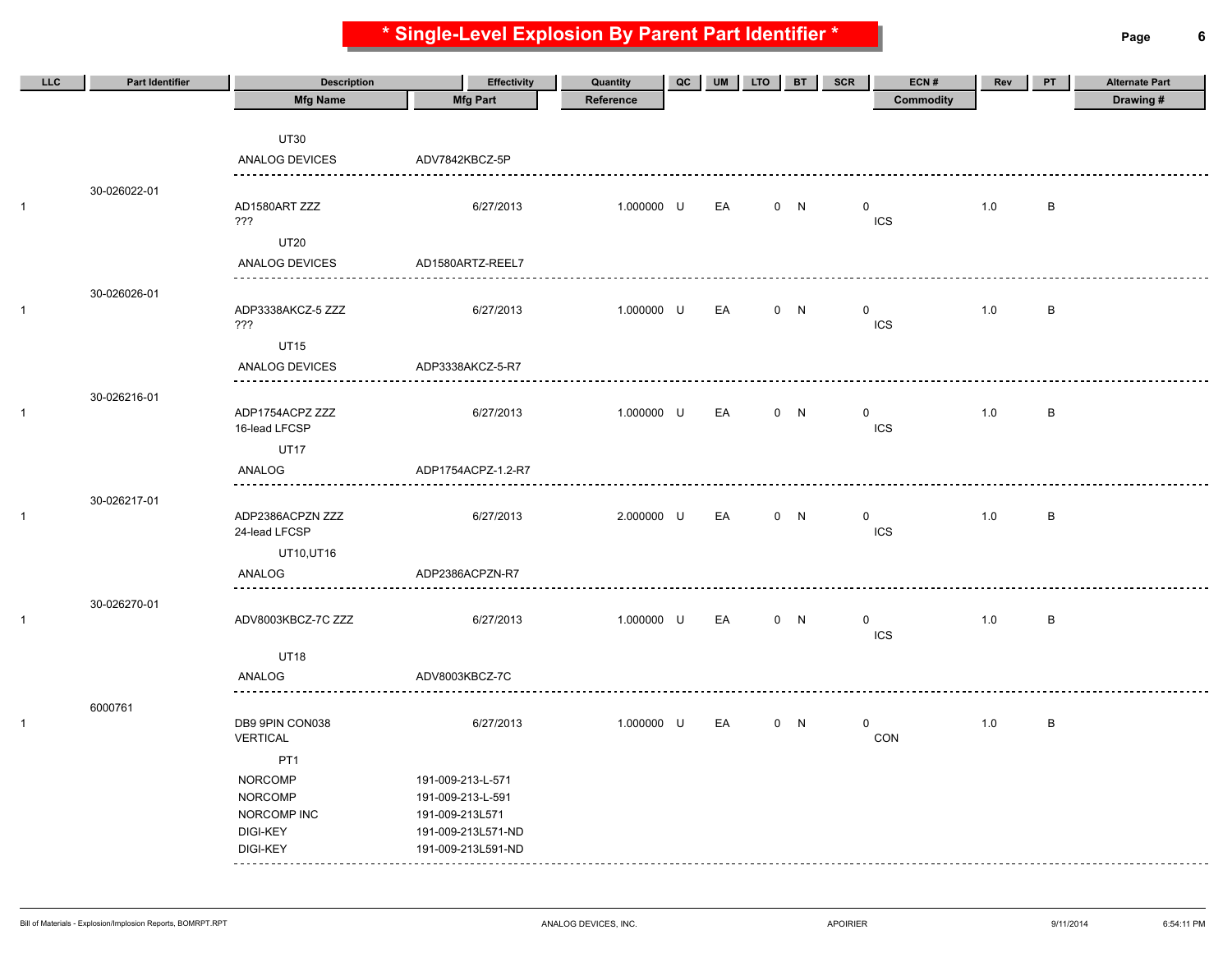**\* Single-Level Explosion By Parent Part Identifier \* Page 7**

| LLC          | <b>Part Identifier</b> | <b>Description</b>                                  | <b>Effectivity</b>  | Quantity   | QC | <b>UM</b> | <b>LTO</b> | <b>BT</b> | <b>SCR</b>  | ECN#             | Rev | PT      | <b>Alternate Part</b> |
|--------------|------------------------|-----------------------------------------------------|---------------------|------------|----|-----------|------------|-----------|-------------|------------------|-----|---------|-----------------------|
|              |                        | <b>Mfg Name</b>                                     | <b>Mfg Part</b>     | Reference  |    |           |            |           |             | <b>Commodity</b> |     |         | Drawing#              |
|              |                        |                                                     |                     |            |    |           |            |           |             |                  |     |         |                       |
|              | 6000828                |                                                     |                     |            |    |           |            |           |             |                  |     |         |                       |
| $\mathbf{1}$ |                        | USB_MINI-AB 5PIN CON052<br>USB OTG CONN             | 6/27/2013           | 1.000000 U |    | EA        |            | 0 N       | 0           | CON              | 1.0 | В       |                       |
|              |                        | PT <sub>2</sub>                                     |                     |            |    |           |            |           |             |                  |     |         |                       |
|              |                        | MOLEX                                               | 56579-0576          |            |    |           |            |           |             |                  |     |         |                       |
|              |                        | <b>DIGI-KEY</b>                                     | <b>WM17122CT-ND</b> |            |    |           |            |           |             |                  |     |         |                       |
|              |                        | <b>DIGI-KEY</b>                                     | <b>WM17122TR-ND</b> |            |    |           |            |           |             |                  |     |         |                       |
|              | 6000832                |                                                     |                     |            |    |           |            |           |             |                  |     |         |                       |
| $\mathbf{1}$ |                        | MOMENTARY SWT024                                    | 6/27/2013           | 8.000000 U |    | EA        |            | 0 N       | $\mathbf 0$ |                  | 1.0 | B       |                       |
|              |                        |                                                     |                     |            |    |           |            |           |             | SWT              |     |         |                       |
|              |                        | SWT1-SWT8                                           |                     |            |    |           |            |           |             |                  |     |         |                       |
|              |                        | PANASONIC                                           | EVQ-Q2K03W          |            |    |           |            |           |             |                  |     |         |                       |
|              |                        | <b>DIGI-KEY</b>                                     | P12943SCT-ND        |            |    |           |            |           |             |                  |     |         |                       |
|              |                        | <b>DIGI-KEY</b><br>.                                | P12943STR-ND        |            |    |           |            |           |             |                  |     |         |                       |
|              | 6000859                |                                                     |                     |            |    |           |            |           |             |                  |     |         |                       |
| $\mathbf{1}$ |                        | IDC 7x2 IDC7x2_SMTA                                 | 6/27/2013           | 1.000000 U |    | EA        |            | 0 N       | 0           |                  | 1.0 | В       |                       |
|              |                        | <b>HEADER W/ALIGNMENT</b>                           |                     |            |    |           |            |           |             | CON              |     |         |                       |
|              |                        | JT10                                                |                     |            |    |           |            |           |             |                  |     |         |                       |
|              |                        | <b>SAMTEC</b>                                       | TSM-107-01-T-DV-A   |            |    |           |            |           |             |                  |     |         |                       |
|              | 6000880                |                                                     |                     |            |    |           |            |           |             |                  |     |         |                       |
| $\mathbf{1}$ |                        | IDC 30x2 IDC30X2_SMTA                               | 6/27/2013           | 2.000000 U |    | EA        |            | 0 N       | $\mathbf 0$ |                  | 1.0 | $\sf B$ |                       |
|              |                        | <b>HEADER W/ALIGNMENT</b>                           |                     |            |    |           |            |           |             | CON              |     |         |                       |
|              |                        | JT3,JT6                                             |                     |            |    |           |            |           |             |                  |     |         |                       |
|              |                        | SAMTEC                                              | TSSH-130-01-L-DV-A  |            |    |           |            |           |             |                  |     |         |                       |
|              | 6000907                |                                                     |                     |            |    |           |            |           |             |                  |     |         |                       |
| $\mathbf{1}$ |                        | DSUB 15P EDAC_634-015-263-032<br><b>D-SUB VIDEO</b> | 6/27/2013           | 1.000000 U |    | EA        |            | 0 N       | 0           | CON              | 1.0 | В       |                       |
|              |                        | JT14                                                |                     |            |    |           |            |           |             |                  |     |         |                       |
|              |                        | <b>MOUSER</b>                                       | 587-634-015-263-032 |            |    |           |            |           |             |                  |     |         |                       |
|              |                        | EDAC                                                | 634-015-263-032     |            |    |           |            |           |             |                  |     |         |                       |
|              |                        |                                                     |                     |            |    |           |            |           |             |                  |     |         |                       |
|              | 6000908                |                                                     |                     |            |    | EA        |            |           | $\mathbf 0$ |                  |     |         |                       |
| $\mathbf{1}$ |                        | HDMI 19P FCI_10029449-002TLF<br>HDMI RECEPTACLE     | 6/27/2013           | 2.000000 U |    |           |            | 0 N       |             | CON              | 1.0 | В       |                       |
|              |                        | JT4, JT12                                           |                     |            |    |           |            |           |             |                  |     |         |                       |
|              |                        | <b>FCI</b>                                          | 10029449-002LF      |            |    |           |            |           |             |                  |     |         |                       |
|              |                        | <b>FCI</b>                                          | 10029449-002TLF     |            |    |           |            |           |             |                  |     |         |                       |
|              |                        | <b>DIGI KEY</b><br>----                             | 609-1011-ND         |            |    |           |            |           |             |                  |     |         |                       |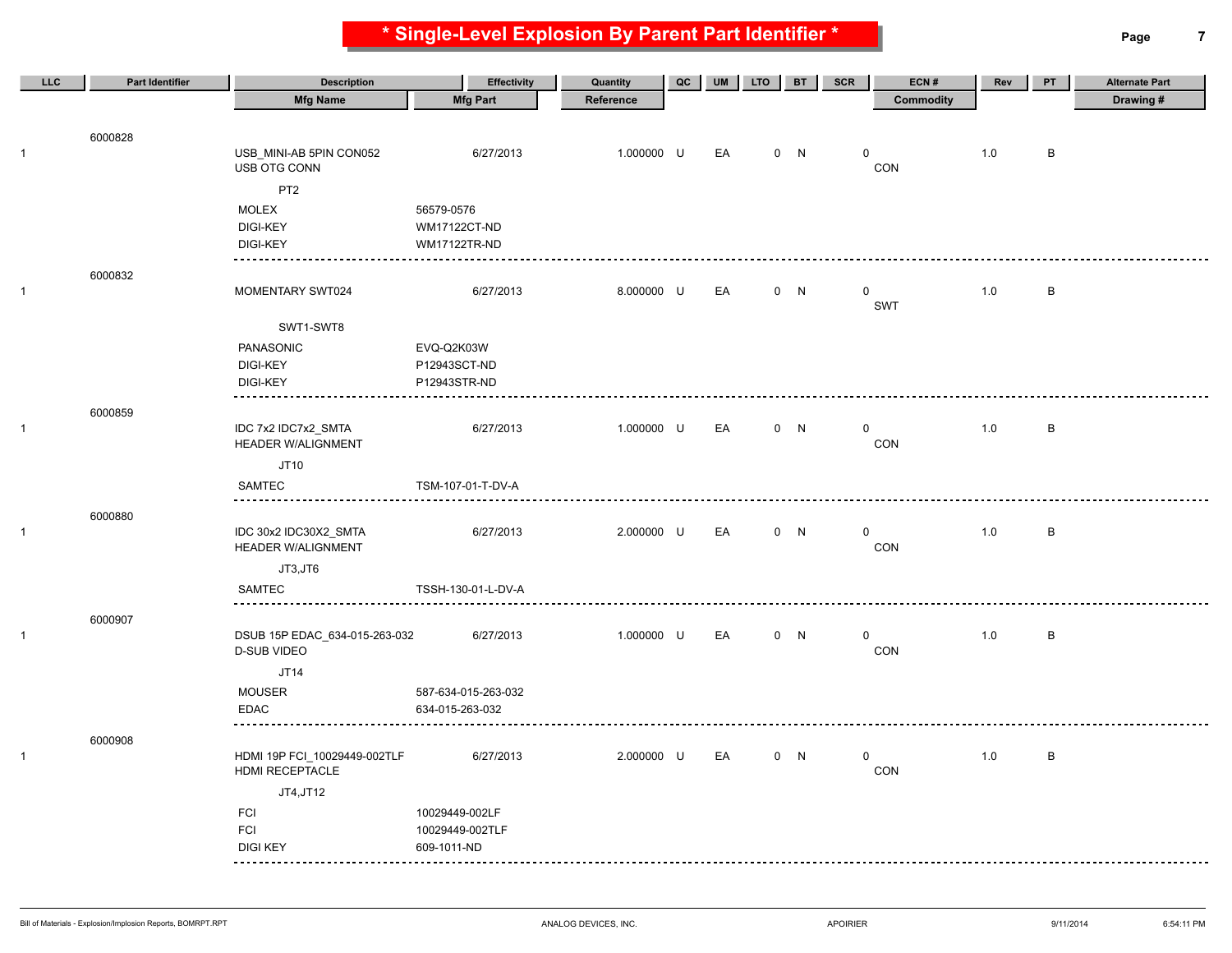**\* Single-Level Explosion By Parent Part Identifier \* Page 8**

| LLC          | <b>Part Identifier</b> | <b>Description</b>                                | <b>Effectivity</b> | Quantity   | QC | <b>UM</b> | <b>LTO</b> | <b>BT</b> | <b>SCR</b> | ECN#               | Rev | PT | <b>Alternate Part</b> |
|--------------|------------------------|---------------------------------------------------|--------------------|------------|----|-----------|------------|-----------|------------|--------------------|-----|----|-----------------------|
|              |                        | <b>Mfg Name</b>                                   | <b>Mfg Part</b>    | Reference  |    |           |            |           |            | <b>Commodity</b>   |     |    | Drawing#              |
|              |                        |                                                   |                    |            |    |           |            |           |            |                    |     |    |                       |
|              | 6000909                |                                                   |                    |            |    |           |            |           |            |                    |     |    |                       |
| $\mathbf{1}$ |                        | RCA 3X1 CUI-STACK_RCJ-32265<br>RCA COMPONENT JACK | 6/27/2013          | 1.000000 U |    | EA        |            | 0 N       | 0          | CON                | 1.0 | B  |                       |
|              |                        | JT13                                              |                    |            |    |           |            |           |            |                    |     |    |                       |
|              |                        | <b>DIGI KEY</b>                                   | CP-1446-ND         |            |    |           |            |           |            |                    |     |    |                       |
|              |                        | CUI                                               | RCJ-32265          |            |    |           |            |           |            |                    |     |    |                       |
|              | 6000982                | --------------                                    |                    |            |    |           |            |           |            |                    |     |    |                       |
| $\mathbf{1}$ |                        | PWR 2.5MM ZZZ<br>TH                               | 6/27/2013          | 1.000000 U |    | EA        |            | 0 N       |            | $\mathbf 0$<br>CON | 1.0 | B  |                       |
|              |                        | JT2                                               |                    |            |    |           |            |           |            |                    |     |    |                       |
|              |                        | NEW03                                             | 08WX2564           |            |    |           |            |           |            |                    |     |    |                       |
|              |                        | <b>CLIFF ELECTRONI</b>                            | DC10B              |            |    |           |            |           |            |                    |     |    |                       |
|              | 6000991                |                                                   |                    |            |    |           |            |           |            |                    |     |    |                       |
| 1            |                        | IDC 5X2 TSM-105-01-T-DV                           | 6/27/2013          | 2.000000 U |    | EA        |            | 0 N       |            | 0                  | 1.0 | B  |                       |
|              |                        | SMT HEADER                                        |                    |            |    |           |            |           |            | CON                |     |    |                       |
|              |                        | JT7,JT9                                           |                    |            |    |           |            |           |            |                    |     |    |                       |
|              |                        | SAMTEC                                            | TSM-105-01-T-DV    |            |    |           |            |           |            |                    |     |    |                       |
|              | 6001040                | -------------                                     |                    |            |    |           |            |           |            |                    |     |    |                       |
| $\mathbf{1}$ |                        | 2MM 2X7 ZZZ                                       |                    | 1.000000 U |    | EA        |            | 0 N       |            | $\mathbf 0$        | 1.0 | B  |                       |
|              |                        | SMD SHROUDED GOLD                                 |                    |            |    |           |            |           |            | CON                |     |    |                       |
|              |                        | JT5                                               |                    |            |    |           |            |           |            |                    |     |    |                       |
|              |                        | Molex                                             | 87832-1420         |            |    |           |            |           |            |                    |     |    |                       |
|              |                        | DIGI-KEY                                          | WM18641-ND         |            |    |           |            |           |            |                    |     |    |                       |
|              | 6003663                |                                                   |                    |            |    |           |            |           |            |                    |     |    |                       |
| 1            |                        | 0.10A 15V CHIP 0603 ZZZ                           | 9/11/2014          | 1.000000 U |    | EA        |            | 0 N       |            | 0 2014057          | 1.0 | B  |                       |
|              |                        | PTC RESTTBLE                                      |                    |            |    |           |            |           |            | <b>FUS</b>         |     |    |                       |
|              |                        | FUB1                                              |                    |            |    |           |            |           |            |                    |     |    |                       |
|              |                        | BEL FUSE INC                                      | 0ZCM0010FF2G       |            |    |           |            |           |            |                    |     |    |                       |
|              |                        | <b>DIGI-KEY</b>                                   | 507-1818-2-ND      |            |    |           |            |           |            |                    |     |    |                       |
|              | 7000112                |                                                   |                    |            |    |           |            |           |            |                    |     |    |                       |
| 1            |                        | 600 200MA 0603                                    | 6/27/2013          | 2.000000 U |    | EA        |            | 0 N       | 0          |                    | 1.0 | B  |                       |
|              |                        | EMIFIL CHIP FERRITE BEAD                          |                    |            |    |           |            |           |            | <b>FER</b>         |     |    |                       |
|              |                        | LT1,LT2                                           |                    |            |    |           |            |           |            |                    |     |    |                       |
|              |                        | <b>DIGI-KEY</b>                                   | 490-1014-2-ND      |            |    |           |            |           |            |                    |     |    |                       |
|              |                        | <b>MURATA</b>                                     | BLM11A601SPT       |            |    |           |            |           |            |                    |     |    |                       |
|              |                        | <b>MURATA</b>                                     | BLM18AG601SN1D     |            |    |           |            |           |            |                    |     |    |                       |
|              | 7000117                |                                                   |                    |            |    |           |            |           |            |                    |     |    |                       |
| $\mathbf{1}$ |                        | 600 500MA 1206                                    | 6/27/2013          | 1.000000 U |    | EA        |            | 0 N       | 0          |                    | 1.0 | B  |                       |
|              |                        |                                                   |                    |            |    |           |            |           |            | FER                |     |    |                       |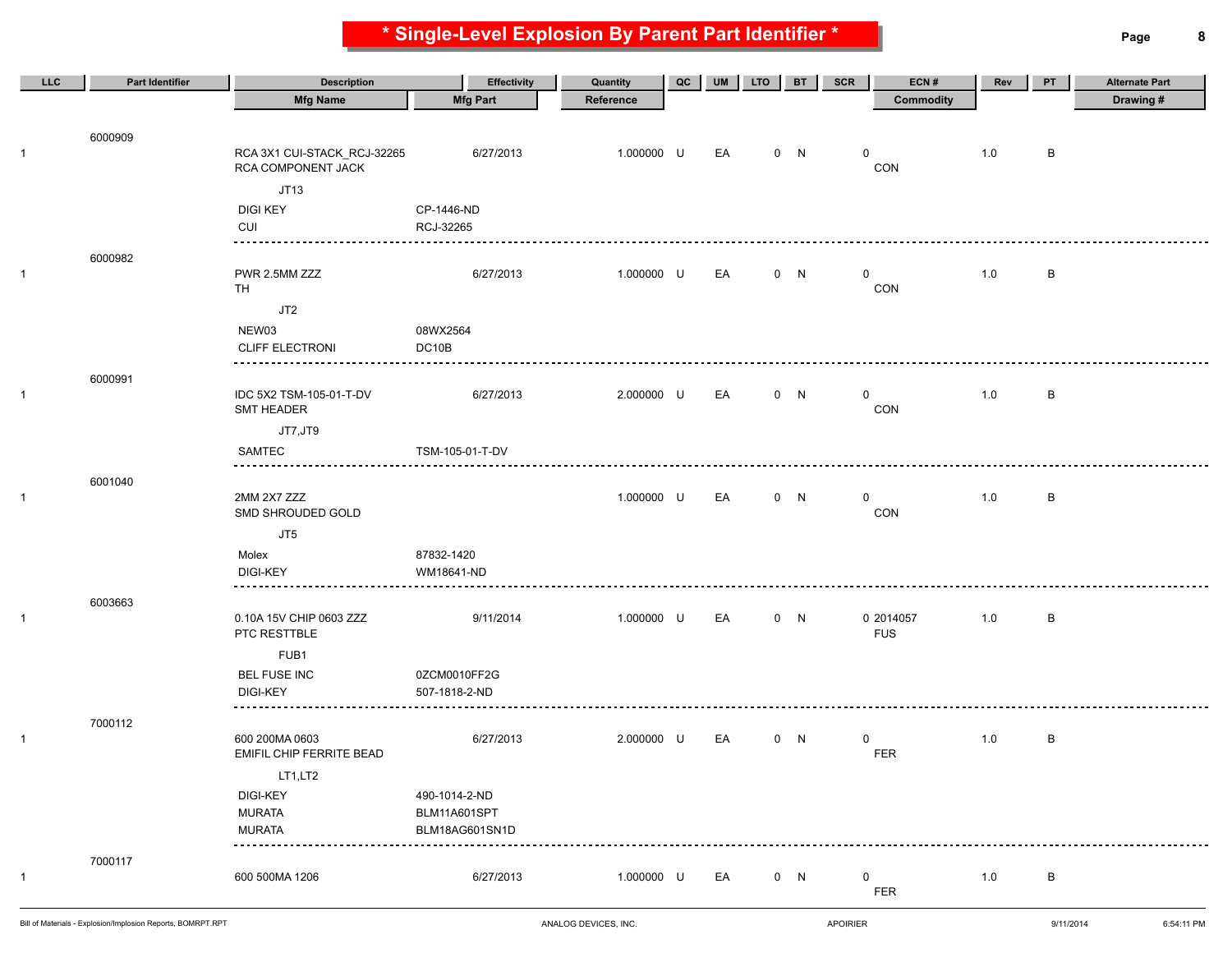**\* Single-Level Explosion By Parent Part Identifier \* Page 9**

| <b>LLC</b> | <b>Part Identifier</b> | <b>Description</b>     | Effectivity          | Quantity     | QC | UM | <b>LTO</b> | <b>BT</b> | <b>SCR</b>   | ECN#             | Rev          | PT | <b>Alternate Part</b> |
|------------|------------------------|------------------------|----------------------|--------------|----|----|------------|-----------|--------------|------------------|--------------|----|-----------------------|
|            |                        | <b>Mfg Name</b>        | <b>Mfg Part</b>      | Reference    |    |    |            |           |              | <b>Commodity</b> |              |    | Drawing#              |
|            |                        | LB1                    |                      |              |    |    |            |           |              |                  |              |    |                       |
|            |                        | <b>LAIRD TECH</b>      | HZ1206B601R-10       |              |    |    |            |           |              |                  |              |    |                       |
|            |                        | <b>STEWARD</b>         | HZ1206B601R-10       |              |    |    |            |           |              |                  |              |    |                       |
|            |                        | <b>DIGI-KEY</b>        | HZ1206E601R-10       |              |    |    |            |           |              |                  |              |    |                       |
|            | 7000232                |                        |                      |              |    |    |            |           |              |                  |              |    |                       |
|            |                        | 190 5A FER002          | 6/27/2013            | 1.000000 U   |    | EA |            | 0 N       | $\mathbf{0}$ |                  | 1.0          | В  |                       |
|            |                        |                        |                      |              |    |    |            |           |              | <b>FER</b>       |              |    |                       |
|            |                        | FT <sub>1</sub>        |                      |              |    |    |            |           |              |                  |              |    |                       |
|            |                        | <b>MURATA</b>          | DLW5BSN191SQ2        |              |    |    |            |           |              |                  |              |    |                       |
|            |                        | <b>MURATA</b>          | DLW5BSN191SQ2L       |              |    |    |            |           |              |                  |              |    |                       |
|            | 7000237                |                        |                      |              |    |    |            |           |              |                  |              |    |                       |
|            |                        | GREEN LED009           | 6/27/2013            | 7.000000 U   |    | EA |            | 0 N       | $\mathbf 0$  |                  | 1.0          | B  |                       |
|            |                        |                        |                      |              |    |    |            |           |              | LED              |              |    |                       |
|            |                        | DT1-DT4,DT7-DT9        |                      |              |    |    |            |           |              |                  |              |    |                       |
|            |                        | <b>DIGI-KEY</b>        | 160-1169-1-ND        |              |    |    |            |           |              |                  |              |    |                       |
|            |                        | <b>DIGI-KEY</b>        | 160-1169-2-ND        |              |    |    |            |           |              |                  |              |    |                       |
|            |                        | LITE-ON                | LTST-C150GKT         |              |    |    |            |           |              |                  |              |    |                       |
|            | 7000242                |                        |                      |              |    |    |            |           |              |                  |              |    |                       |
|            |                        | 120.0K 1/10W 1% 0805   | 6/27/2013            | 1.000000 U   |    | EA |            | 0 N       | $\mathbf 0$  | <b>RES</b>       | $\mathbf{1}$ | B  |                       |
|            |                        | <b>RB188</b>           |                      |              |    |    |            |           |              |                  |              |    |                       |
|            |                        | DIG01                  | 541-120KCCT-ND       |              |    |    |            |           |              |                  |              |    |                       |
|            |                        | <b>VISHAY</b>          | CRCW0805120KFKEA     |              |    |    |            |           |              |                  |              |    |                       |
|            |                        | KOA                    | RK73H2ATTD1203F      |              |    |    |            |           |              |                  |              |    |                       |
|            |                        | SEI                    | RMCF-1/10-120K-1%-TR |              |    |    |            |           |              |                  |              |    |                       |
|            |                        |                        |                      |              |    |    |            |           |              |                  |              |    |                       |
|            | 7000278                | 0.1UF 10V 10% 0402 X5R | 6/27/2013            | 211.000000 U |    | EA |            | 0 N       | $\mathbf{0}$ |                  | $\mathbf{1}$ | B  |                       |
|            |                        |                        |                      |              |    |    |            |           |              | CAP              |              |    |                       |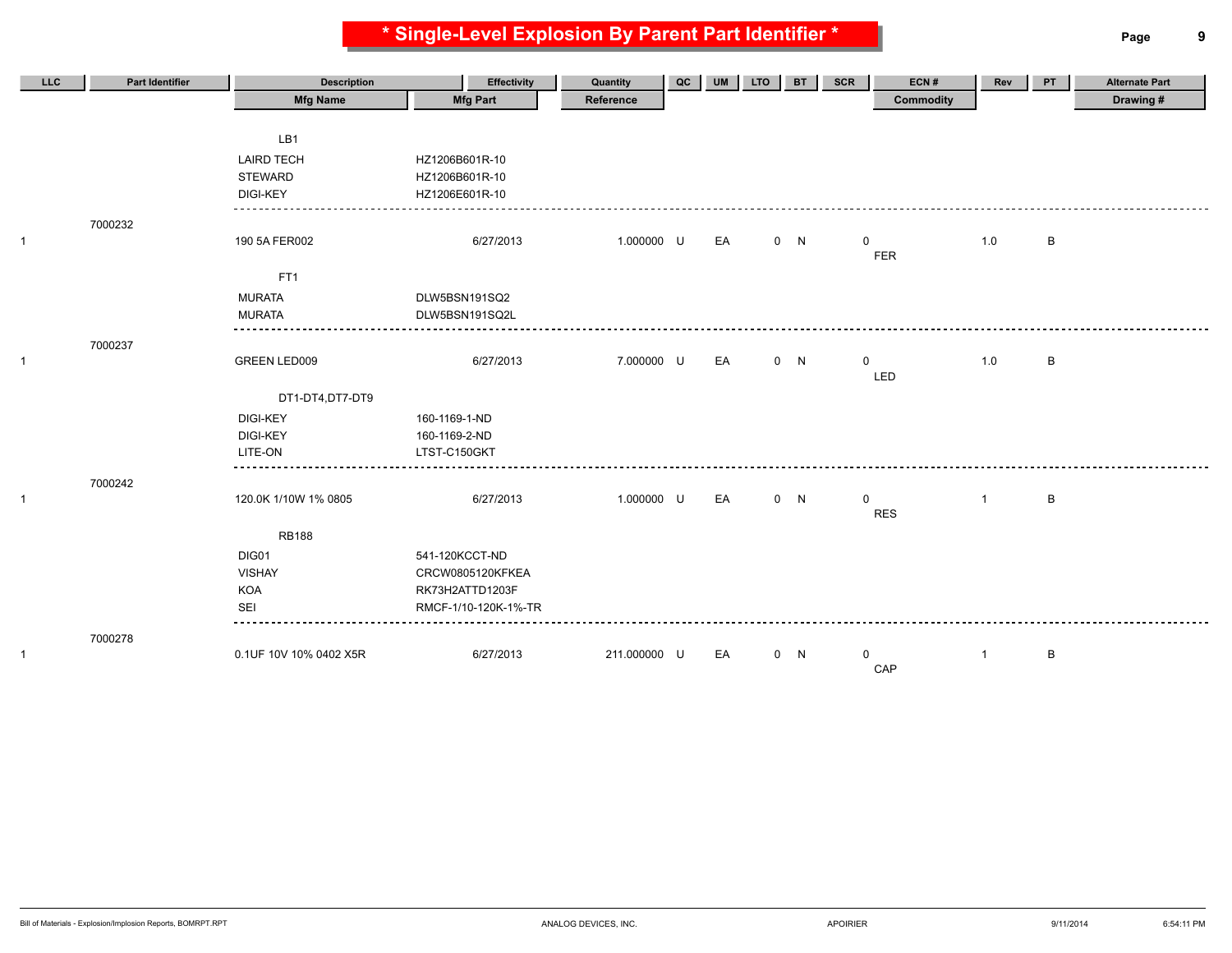| LLC | <b>Part Identifier</b> | <b>Description</b>       | <b>Effectivity</b>                                                                                                                                                                                                                                                                                                                                                                                                                                                                                                                                                                                                                                                                                                                                      | Quantity    | QC | UM | <b>LTO</b> | <b>BT</b> | ECN#<br><b>SCR</b> | Rev          | PT | <b>Alternate Part</b> |
|-----|------------------------|--------------------------|---------------------------------------------------------------------------------------------------------------------------------------------------------------------------------------------------------------------------------------------------------------------------------------------------------------------------------------------------------------------------------------------------------------------------------------------------------------------------------------------------------------------------------------------------------------------------------------------------------------------------------------------------------------------------------------------------------------------------------------------------------|-------------|----|----|------------|-----------|--------------------|--------------|----|-----------------------|
|     |                        | <b>Mfg Name</b>          | <b>Mfg Part</b>                                                                                                                                                                                                                                                                                                                                                                                                                                                                                                                                                                                                                                                                                                                                         | Reference   |    |    |            |           | Commodity          |              |    | Drawing #             |
|     |                        |                          | CB1-CB15,CB18-CB21,CB23-CB35,CB37-CB40,CB42,CB43,CB45-CB47,CB51-CB55,CB57,C<br>B60,CB62-CB69,CB71,CB73,CB74,CB76-CB78,CB81-CB83,CB85-CB89,CB95,CB97-CB99,C<br>B101-CB103,CB106-CB108,CB113,CB117,CB120,CB123-CB126,CB133-CB135,CB137,CB13<br>9, CB141, CB149, CB153, CB155, CB161, CB163, CB166, CB168, CB170, CB171, CB180, CB183-C<br>B186,CB188-CB198,CB201,CB206-CB209,CB211-CB214,CB220-CB223,CB230,CB231,CB23<br>4-CB236,CB244,CB246-CB250,CB253,CB254,CB259,CB260,CB263-CB265,CB270,CB276-C<br>B282,CB292,CB293,CB295,CB298,CB299,CB301,CB302,CB304-CB306,CB323,CB325,CB32<br>6.CB333.CB900.CT10.CT21.CT22.CT24-CT26.CT28.CT29.CT3.CT30.CT32.CT34.CT38-CT<br>41, CT53, CT55-CT60, CT62, CT64, CT65, CT68, CT7, CT74, CT75, CT78, CT80-CT84, CT86 |             |    |    |            |           |                    |              |    |                       |
|     |                        | ,CT9                     |                                                                                                                                                                                                                                                                                                                                                                                                                                                                                                                                                                                                                                                                                                                                                         |             |    |    |            |           |                    |              |    |                       |
|     |                        | AVX                      | 0402ZD104KAT2A                                                                                                                                                                                                                                                                                                                                                                                                                                                                                                                                                                                                                                                                                                                                          |             |    |    |            |           |                    |              |    |                       |
|     |                        | PANASONIC<br>KOA         | ECJ0EB1A104K<br>X7R0402CTTD104J                                                                                                                                                                                                                                                                                                                                                                                                                                                                                                                                                                                                                                                                                                                         |             |    |    |            |           |                    |              |    |                       |
|     |                        |                          |                                                                                                                                                                                                                                                                                                                                                                                                                                                                                                                                                                                                                                                                                                                                                         |             |    |    |            |           |                    |              |    |                       |
| -1  | 7000280                | 10K 1/16W 5% 0402        | 6/27/2013                                                                                                                                                                                                                                                                                                                                                                                                                                                                                                                                                                                                                                                                                                                                               | 26.000000 U |    | EA |            | 0 N       | 0<br><b>RES</b>    | $\mathbf{1}$ | В  |                       |
|     |                        |                          | RT1,RT49,RT50,RT52,RT56-RT58,RT69,RT78,RB138,RB139,RB149,RB151,RB153,RB170,<br>RB176, RB179, RB184, RB201-RB203, RB29, RB76, RB78-RB80                                                                                                                                                                                                                                                                                                                                                                                                                                                                                                                                                                                                                  |             |    |    |            |           |                    |              |    |                       |
|     |                        | <b>VISHAY</b>            | CRCW040210K0FKED                                                                                                                                                                                                                                                                                                                                                                                                                                                                                                                                                                                                                                                                                                                                        |             |    |    |            |           |                    |              |    |                       |
|     |                        | <b>VISHAY</b>            | CRCW040210K0JNED                                                                                                                                                                                                                                                                                                                                                                                                                                                                                                                                                                                                                                                                                                                                        |             |    |    |            |           |                    |              |    |                       |
|     |                        | PANASONIC                | ERJ-2GEJ103X                                                                                                                                                                                                                                                                                                                                                                                                                                                                                                                                                                                                                                                                                                                                            |             |    |    |            |           |                    |              |    |                       |
|     |                        | NIC COMPONENTS           | NRC04J103TRF                                                                                                                                                                                                                                                                                                                                                                                                                                                                                                                                                                                                                                                                                                                                            |             |    |    |            |           |                    |              |    |                       |
|     |                        | <b>DIGI-KEY</b>          | P10KJTR-ND                                                                                                                                                                                                                                                                                                                                                                                                                                                                                                                                                                                                                                                                                                                                              |             |    |    |            |           |                    |              |    |                       |
|     |                        | YAGEO                    | RC0402JR-0710KL                                                                                                                                                                                                                                                                                                                                                                                                                                                                                                                                                                                                                                                                                                                                         |             |    |    |            |           |                    |              |    |                       |
|     |                        | PANASONIC                | RK73B-1E-T-TDD-103-J                                                                                                                                                                                                                                                                                                                                                                                                                                                                                                                                                                                                                                                                                                                                    |             |    |    |            |           |                    |              |    |                       |
|     | 7000281                |                          |                                                                                                                                                                                                                                                                                                                                                                                                                                                                                                                                                                                                                                                                                                                                                         |             |    |    |            |           |                    |              |    |                       |
| 1   |                        | 4.7K 1/16W 5% 0402       | 6/27/2013                                                                                                                                                                                                                                                                                                                                                                                                                                                                                                                                                                                                                                                                                                                                               | 36.000000 U |    | EA |            | 0 N       | 0<br><b>RES</b>    | $\mathbf{1}$ | B  |                       |
|     |                        |                          | RT24,RT25,RT47,RT48,RT54,RT55,RT59,RT60,RT68,RT70,RT72-RT74,RT76,RT79,RT83-                                                                                                                                                                                                                                                                                                                                                                                                                                                                                                                                                                                                                                                                             |             |    |    |            |           |                    |              |    |                       |
|     |                        | B144, RB165, RB169, RB70 | RT87,RT90,RT92,RT94,RT100,RT102,RT103,RT105,RT108,RT110,RT111,RT114,RB143,R                                                                                                                                                                                                                                                                                                                                                                                                                                                                                                                                                                                                                                                                             |             |    |    |            |           |                    |              |    |                       |
|     |                        | <b>DIGI-KEY</b>          | 541-4.7KJTR-ND                                                                                                                                                                                                                                                                                                                                                                                                                                                                                                                                                                                                                                                                                                                                          |             |    |    |            |           |                    |              |    |                       |
|     |                        | <b>VISHAY</b>            | CRCW04024K70JNED                                                                                                                                                                                                                                                                                                                                                                                                                                                                                                                                                                                                                                                                                                                                        |             |    |    |            |           |                    |              |    |                       |
|     |                        | PANASONIC                | ERJ-2GEJ472X                                                                                                                                                                                                                                                                                                                                                                                                                                                                                                                                                                                                                                                                                                                                            |             |    |    |            |           |                    |              |    |                       |
|     |                        | <b>KOA</b>               | RK73B1ELTP472J                                                                                                                                                                                                                                                                                                                                                                                                                                                                                                                                                                                                                                                                                                                                          |             |    |    |            |           |                    |              |    |                       |
|     | 7000289                |                          |                                                                                                                                                                                                                                                                                                                                                                                                                                                                                                                                                                                                                                                                                                                                                         |             |    |    |            |           |                    |              |    |                       |
| 1   |                        | 499.0 1/10W 1% 0805      | 6/27/2013                                                                                                                                                                                                                                                                                                                                                                                                                                                                                                                                                                                                                                                                                                                                               | 1.000000 U  |    | EA |            | 0 N       | 0<br><b>RES</b>    | $\mathbf{1}$ | B  |                       |
|     |                        | <b>RT80</b>              |                                                                                                                                                                                                                                                                                                                                                                                                                                                                                                                                                                                                                                                                                                                                                         |             |    |    |            |           |                    |              |    |                       |
|     |                        | <b>VISHAY</b>            | CRCW0805499RFKEA                                                                                                                                                                                                                                                                                                                                                                                                                                                                                                                                                                                                                                                                                                                                        |             |    |    |            |           |                    |              |    |                       |
|     |                        | KOA                      | RK73H2ATTDD4990F                                                                                                                                                                                                                                                                                                                                                                                                                                                                                                                                                                                                                                                                                                                                        |             |    |    |            |           |                    |              |    |                       |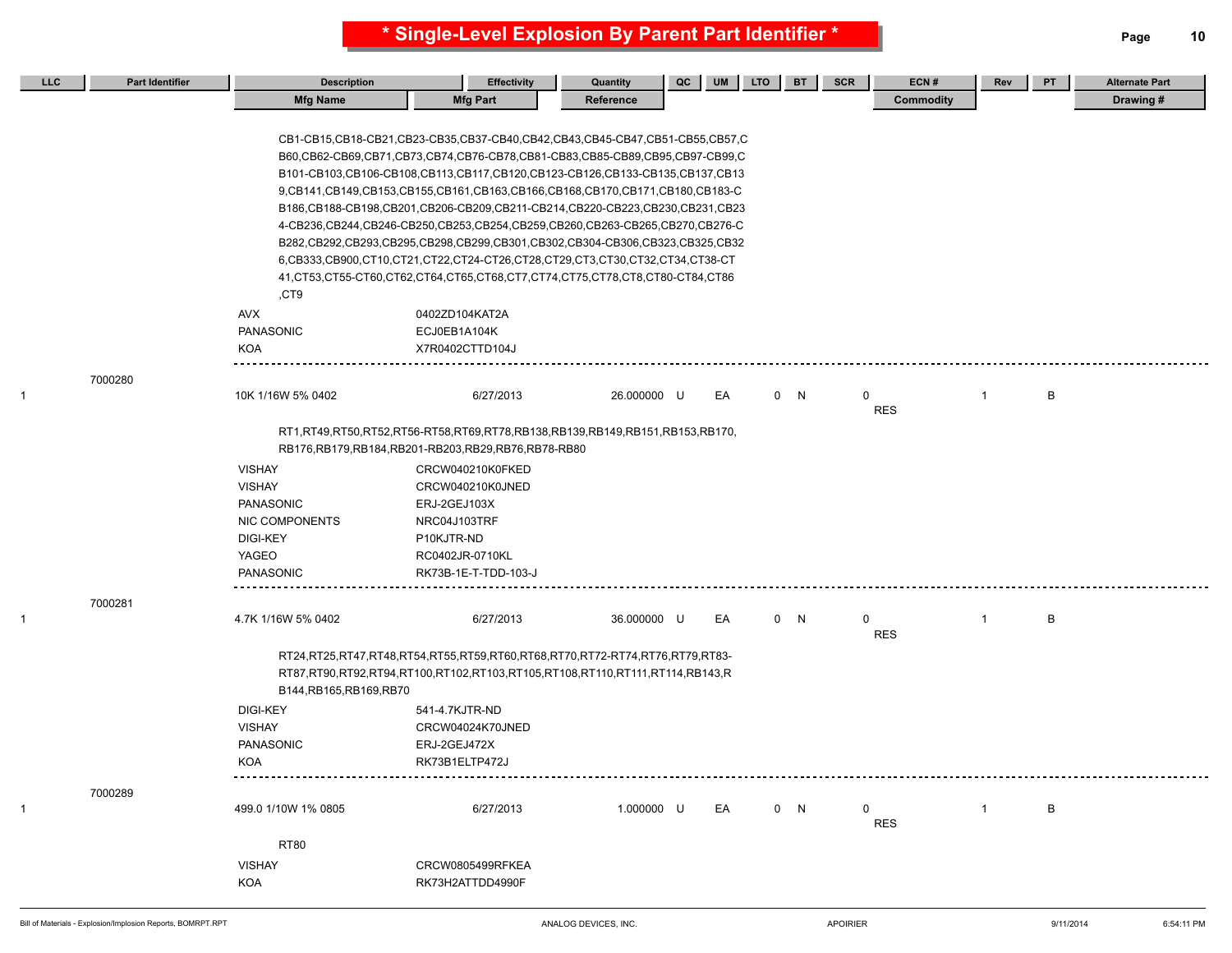**LLC Part Identifier Description Effectivity Quantity QC UM LTO BT SCR ECN # Rev PT Alternate Part Mfg Name Mfg Part Reference Commodity Drawing #** 7000330 1 24.0 1/10W 1% 0603 6/27/2013 7.000000 U EA 0 N 0 B RES RT53,RT137-RT139,RT141-RT143 DIGI-KEY 311-24.0HRTR-ND YAGEO RC0603FR-0724RL KOA RK73H1JTTD24R0F 7000344 1 1 1 1 1 1 1 16V 10% 0603 X5R 6/27/2013 6.000000 U EA 0 N 0 1 B CAP CT14,CT31,CT76,CT77,CB331,CB79 DIG01 399-5090-2-ND KEMET C0603C105K4PACTU TDK C1608X5R1C105K TDK C1608X5R1C105K080AA PANASONIC ECJ-1VB1C105K TAIYO YUDEN EMK107BJ105KA-T MURRATA GRM185R61C105KE44D AVX LT03YD105KAT2S DIGI-KEY PCC2224TR-ND KOA Y5V0603ATTD105Z ---------------7000368 1 330 1/10W 5% 0603 6/27/2013 4.000000 U EA 0 N 0 B RES RT15, RB900-RB902 DIG01 541-330GTR-ND VISHAY CRCW0603330RJNEA PANASONIC ERJ-3GEYJ331V KOA RK73B1JTTDD331J ---------7000369 1 1M 1/10W 5% 0603 6/27/2013 1.000000 U EA 0 N 0 1 B RES RT149 VISHAY CRCW06031M00FNEA VISHAY CRCW06031M00JNEA PANASONIC ERJ-3GEYJ105V DIGI-KEY P1.0MGTR-ND KOA RK73B1JTTDD105J <u>. . . . . . . .</u>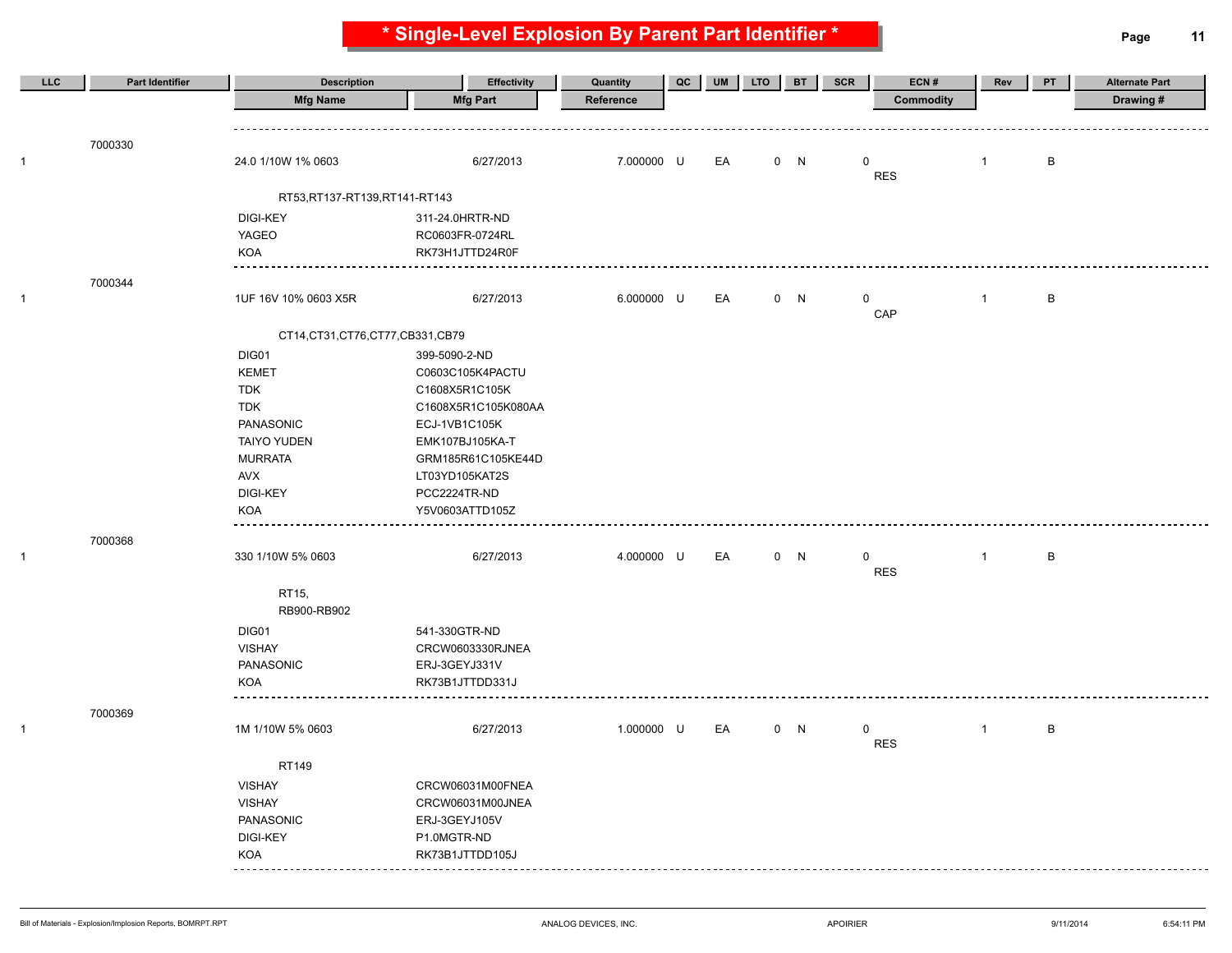| LLC          | <b>Part Identifier</b> | <b>Description</b>                                | <b>Effectivity</b>                                                                       | Quantity    | QC | <b>UM</b> | <b>LTO</b> | <b>BT</b> | <b>SCR</b>  | ECN#             | Rev            | PT           | <b>Alternate Part</b> |
|--------------|------------------------|---------------------------------------------------|------------------------------------------------------------------------------------------|-------------|----|-----------|------------|-----------|-------------|------------------|----------------|--------------|-----------------------|
|              |                        | <b>Mfg Name</b>                                   | <b>Mfg Part</b>                                                                          | Reference   |    |           |            |           |             | <b>Commodity</b> |                |              | Drawing #             |
|              |                        |                                                   |                                                                                          |             |    |           |            |           |             |                  |                |              |                       |
|              | 7000371                |                                                   |                                                                                          |             |    |           |            |           |             |                  |                |              |                       |
| -1           |                        | 0.0 1/10W 1% 0603                                 | 6/5/2014                                                                                 | 44.000000 U |    | EA        |            | 0 N       |             | 0 2014034        | $\overline{1}$ | $\, {\bf B}$ |                       |
|              |                        |                                                   |                                                                                          |             |    |           |            |           |             | <b>RES</b>       |                |              |                       |
|              |                        |                                                   | RT6,RT10,RT16,RT18,RT22,RT23,RT123,RT124,RT131,RB100-RB103,RB105,RB111                   |             |    |           |            |           |             |                  |                |              |                       |
|              |                        |                                                   | ,RB113-RB115,RB117-RB119,RB121,RB137,RB147,RB148,RB156,RB158,RB161,RB164,RB              |             |    |           |            |           |             |                  |                |              |                       |
|              |                        |                                                   | 171, RB177, RB178, RB180, RB187, RB74, RB75, RB81, RB83, RB90, RB903, RB908, RB99, RB99, |             |    |           |            |           |             |                  |                |              |                       |
|              |                        |                                                   |                                                                                          |             |    |           |            |           |             |                  |                |              |                       |
|              |                        | PHYCOMP                                           | 232270296001L                                                                            |             |    |           |            |           |             |                  |                |              |                       |
|              |                        | YAGEO                                             | 9C06031A0R00JLPFT                                                                        |             |    |           |            |           |             |                  |                |              |                       |
|              |                        | <b>VISHAY</b>                                     | CRCW06030000Z0EA                                                                         |             |    |           |            |           |             |                  |                |              |                       |
|              |                        | <b>VISHAY</b>                                     | CRCW06030000ZSEA                                                                         |             |    |           |            |           |             |                  |                |              |                       |
|              |                        | PANASONIC                                         | ERJ-3GEY0R00V                                                                            |             |    |           |            |           |             |                  |                |              |                       |
|              |                        | <b>DIGI-KEY</b>                                   | P0.0GTR-ND                                                                               |             |    |           |            |           |             |                  |                |              |                       |
|              |                        | KOA                                               | RK73Z1JTTDD                                                                              |             |    |           |            |           |             |                  |                |              |                       |
|              | 7000377                |                                                   |                                                                                          |             |    |           |            |           |             |                  |                |              |                       |
| $\mathbf{1}$ |                        | 10.0K 1/16W 1% 0603                               | 6/27/2013                                                                                | 2.000000 U  |    | EA        |            | 0 N       | 0           |                  | $\overline{1}$ | B            |                       |
|              |                        |                                                   |                                                                                          |             |    |           |            |           |             | <b>RES</b>       |                |              |                       |
|              |                        | RT13,RB87                                         |                                                                                          |             |    |           |            |           |             |                  |                |              |                       |
|              |                        | <b>DALE</b>                                       | CRCW060310K0FKEA                                                                         |             |    |           |            |           |             |                  |                |              |                       |
|              |                        | <b>PANASONIC</b>                                  | ERJ-3EKF1002V                                                                            |             |    |           |            |           |             |                  |                |              |                       |
|              |                        | <b>DIGI-KEY</b>                                   | P10.0KHTR-ND                                                                             |             |    |           |            |           |             |                  |                |              |                       |
|              |                        | <b>KOA</b>                                        | RK73H1JTTDD1002F                                                                         |             |    |           |            |           |             |                  |                |              |                       |
|              | 7000408                |                                                   |                                                                                          |             |    |           |            |           |             |                  |                |              |                       |
| $\mathbf{1}$ |                        | 2.21K 1/10W 1% 0603                               | 6/27/2013                                                                                | 1.000000 U  |    | EA        |            | 0 N       | $\mathbf 0$ |                  | $\mathbf{1}$   | $\,$ B       |                       |
|              |                        |                                                   |                                                                                          |             |    |           |            |           |             | <b>RES</b>       |                |              |                       |
|              |                        | <b>RT21</b>                                       |                                                                                          |             |    |           |            |           |             |                  |                |              |                       |
|              |                        | <b>DIGI-KEY</b>                                   | 311-2.21KHRTR-ND                                                                         |             |    |           |            |           |             |                  |                |              |                       |
|              |                        | <b>VISHAY</b>                                     | CRCW06032K21FKEA                                                                         |             |    |           |            |           |             |                  |                |              |                       |
|              |                        | YAGEO                                             | RC0603FR-072K21L                                                                         |             |    |           |            |           |             |                  |                |              |                       |
|              |                        | <b>KOA</b>                                        | RK73H1JTTDD2211F                                                                         |             |    |           |            |           |             |                  |                |              |                       |
|              |                        |                                                   |                                                                                          |             |    |           |            |           |             |                  |                |              |                       |
|              | 7000415                |                                                   |                                                                                          |             |    |           |            |           |             |                  |                |              |                       |
| $\mathbf{1}$ |                        | 33.0 1/10W 1% 0603                                | 6/27/2013                                                                                | 72.000000 U |    | EA        |            | 0 N       | 0           | <b>RES</b>       | $\mathbf{1}$   | B            |                       |
|              |                        |                                                   |                                                                                          |             |    |           |            |           |             |                  |                |              |                       |
|              |                        | T44, RT63-RT66, RT8, RT82, RT88, RT89, RT91, RT93 | RB1-RB24,RB30-RB53,RB140-RB142,RT12,RT132,RT134,RT14,RT147,RT20,RT32-RT35,R              |             |    |           |            |           |             |                  |                |              |                       |
|              |                        | <b>DIGI-KEY</b>                                   | 311-33.0HRTR-ND                                                                          |             |    |           |            |           |             |                  |                |              |                       |
|              |                        | <b>VISHAY</b>                                     | CRCW060333R0FKEA                                                                         |             |    |           |            |           |             |                  |                |              |                       |
|              |                        | YAGEO                                             | RC0603FR-0733RL                                                                          |             |    |           |            |           |             |                  |                |              |                       |
|              |                        | KOA                                               | RK73H1JTTDD33R0F                                                                         |             |    |           |            |           |             |                  |                |              |                       |
|              |                        |                                                   |                                                                                          |             |    |           |            |           |             |                  |                |              |                       |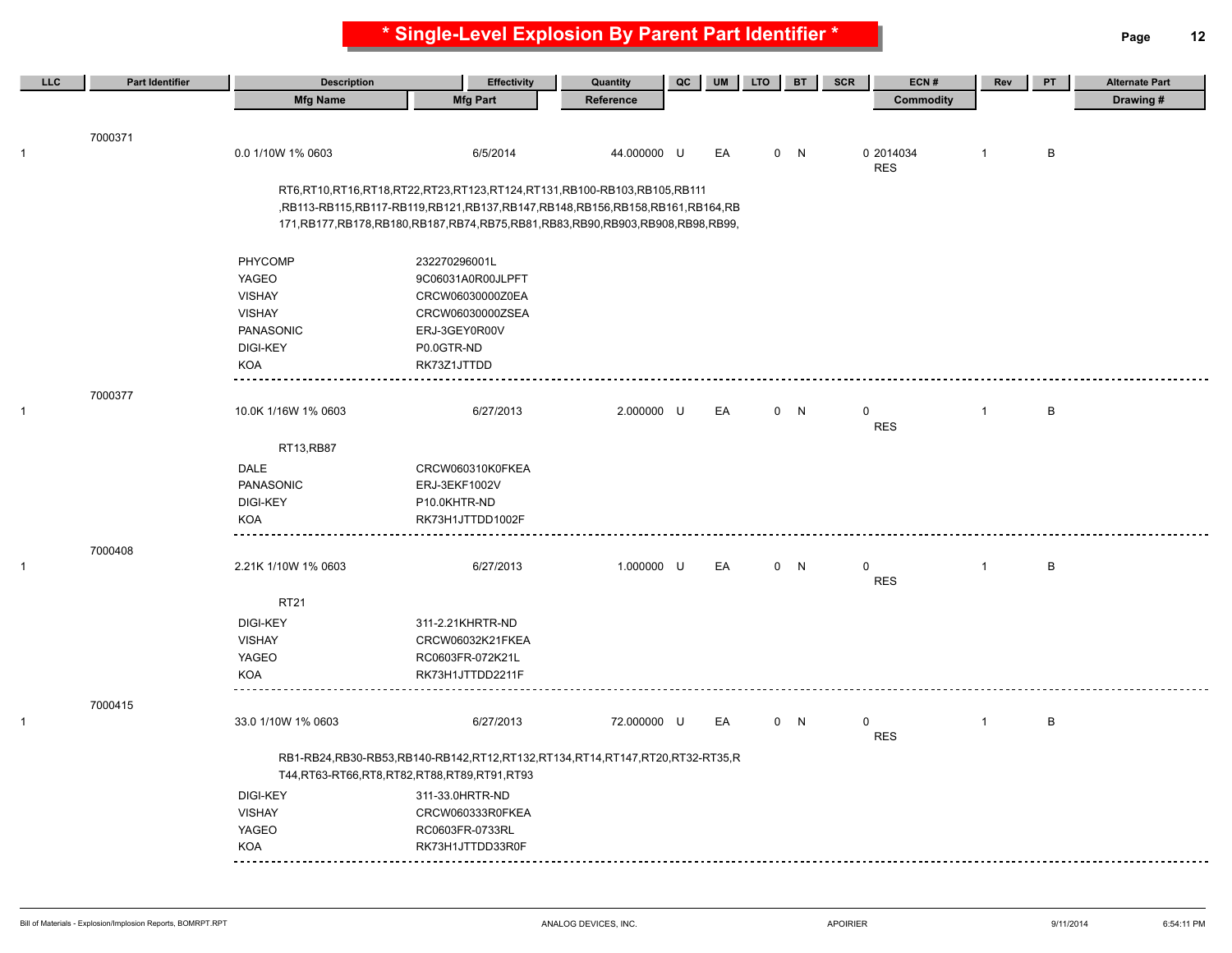**\* Single-Level Explosion By Parent Part Identifier \* Page 13**

| LLC          | <b>Part Identifier</b> | <b>Description</b>              | <b>Effectivity</b>                                                                       | Quantity    | QC | <b>UM</b> | <b>LTO</b> | <b>BT</b> | <b>SCR</b><br>ECN# | Rev            | <b>PT</b>    | <b>Alternate Part</b> |
|--------------|------------------------|---------------------------------|------------------------------------------------------------------------------------------|-------------|----|-----------|------------|-----------|--------------------|----------------|--------------|-----------------------|
|              |                        | <b>Mfg Name</b>                 | <b>Mfg Part</b>                                                                          | Reference   |    |           |            |           | Commodity          |                |              | Drawing#              |
|              |                        |                                 |                                                                                          |             |    |           |            |           |                    |                |              |                       |
|              | 7000444                |                                 |                                                                                          |             |    |           |            |           |                    |                |              |                       |
| 1            |                        | 15.0K 1/16W 1% 0603             | 6/27/2013                                                                                | 2.000000 U  |    | EA        |            | 0 N       | 0<br><b>RES</b>    | $\mathbf{1}$   | B            |                       |
|              |                        | RT11, RT19                      |                                                                                          |             |    |           |            |           |                    |                |              |                       |
|              |                        | <b>DIGI-KEY</b>                 | 311-15.0KHRTR-ND                                                                         |             |    |           |            |           |                    |                |              |                       |
|              |                        | <b>VISHAY</b>                   | CRCW060315K0FKEA                                                                         |             |    |           |            |           |                    |                |              |                       |
|              |                        | YAGEO                           | RC0603FR-0715KL                                                                          |             |    |           |            |           |                    |                |              |                       |
|              |                        | <b>KOA</b>                      | RK73H1JTTDD1502F                                                                         |             |    |           |            |           |                    |                |              |                       |
|              |                        |                                 |                                                                                          |             |    |           |            |           |                    |                |              |                       |
| 1            | 7000461                | 10UF 10V 10% 0805 X5R           | 6/27/2013                                                                                | 32.000000 U |    | EA        |            | 0 N       | $\mathbf 0$        | $\overline{1}$ | B            |                       |
|              |                        |                                 |                                                                                          |             |    |           |            |           | CAP                |                |              |                       |
|              |                        |                                 | CT11, CT35, CT54, CT63, CT71, CB142, CB150, CB181, CB187, CB199, CB200, CB202, CB203, CB |             |    |           |            |           |                    |                |              |                       |
|              |                        |                                 | 210, CB22, CB237, CB240, CB252, CB262, CB274, CB275, CB328, CB335, CB41, CB44, CB58, CB6 |             |    |           |            |           |                    |                |              |                       |
|              |                        | 1, CB75, CB90, CB91, CB93, CB96 |                                                                                          |             |    |           |            |           |                    |                |              |                       |
|              |                        | PANASONIC                       | ECJ-2FB1A106K                                                                            |             |    |           |            |           |                    |                |              |                       |
|              |                        | <b>MURATA</b>                   | GRM21BR61A106KE19L                                                                       |             |    |           |            |           |                    |                |              |                       |
|              | 7000466                |                                 |                                                                                          |             |    |           |            |           |                    |                |              |                       |
| $\mathbf{1}$ |                        | 2.0K 1/16W 1% 0603              | 6/27/2013                                                                                | 4.000000 U  |    | EA        |            | 0 N       | 0                  | $\overline{1}$ | B            |                       |
|              |                        |                                 |                                                                                          |             |    |           |            |           | <b>RES</b>         |                |              |                       |
|              |                        | RB68, RB72, RB104, RB106        |                                                                                          |             |    |           |            |           |                    |                |              |                       |
|              |                        | PANASONIC                       | ERJ-3EKF2001V                                                                            |             |    |           |            |           |                    |                |              |                       |
|              | 7000553                | <u>.</u>                        |                                                                                          |             |    |           |            |           |                    |                |              |                       |
| $\mathbf{1}$ |                        | 5A MBRS540T3G SMC               | 6/27/2013                                                                                | 1.000000 U  |    | EA        |            | 0 N       | $\mathbf 0$        | 1.0            | B            |                       |
|              |                        | SCHOT_RECT                      |                                                                                          |             |    |           |            |           | <b>DIO</b>         |                |              |                       |
|              |                        | DB1                             |                                                                                          |             |    |           |            |           |                    |                |              |                       |
|              |                        | ON SEMI                         | MBRS540T3G                                                                               |             |    |           |            |           |                    |                |              |                       |
|              |                        | <b>DIGI-KEY</b>                 | MBRS540T3GOSCT-ND                                                                        |             |    |           |            |           |                    |                |              |                       |
|              | 7000555                |                                 |                                                                                          |             |    |           |            |           |                    |                |              |                       |
| 1            |                        | 15KV PGB1010603 0603            | 6/27/2013                                                                                | 3.000000 U  |    | EA        |            | 0 N       | $\mathbf 0$        | 1.0            | B            |                       |
|              |                        | <b>ESD SUPPRESSOR</b>           |                                                                                          |             |    |           |            |           | <b>DIO</b>         |                |              |                       |
|              |                        | UT48-UT50                       |                                                                                          |             |    |           |            |           |                    |                |              |                       |
|              |                        | <b>DIGI-KEY</b>                 | F2594TR-ND                                                                               |             |    |           |            |           |                    |                |              |                       |
|              |                        | <b>LITTLEFUSE</b>               | PGB1010603MR                                                                             |             |    |           |            |           |                    |                |              |                       |
|              |                        | LITTLEFUSE                      | PGB1010603NR                                                                             |             |    |           |            |           |                    |                |              |                       |
|              | 7000556                |                                 |                                                                                          |             |    |           |            |           |                    |                |              |                       |
| 1            |                        | VARISTOR V5.5MLA 30A 0603       | 6/27/2013                                                                                | 1.000000 U  |    | EA        |            | 0 N       | $\mathbf 0$        | $\overline{1}$ | $\, {\sf B}$ |                       |
|              |                        | <b>TRANSIENT PROTECTION</b>     |                                                                                          |             |    |           |            |           | <b>RES</b>         |                |              |                       |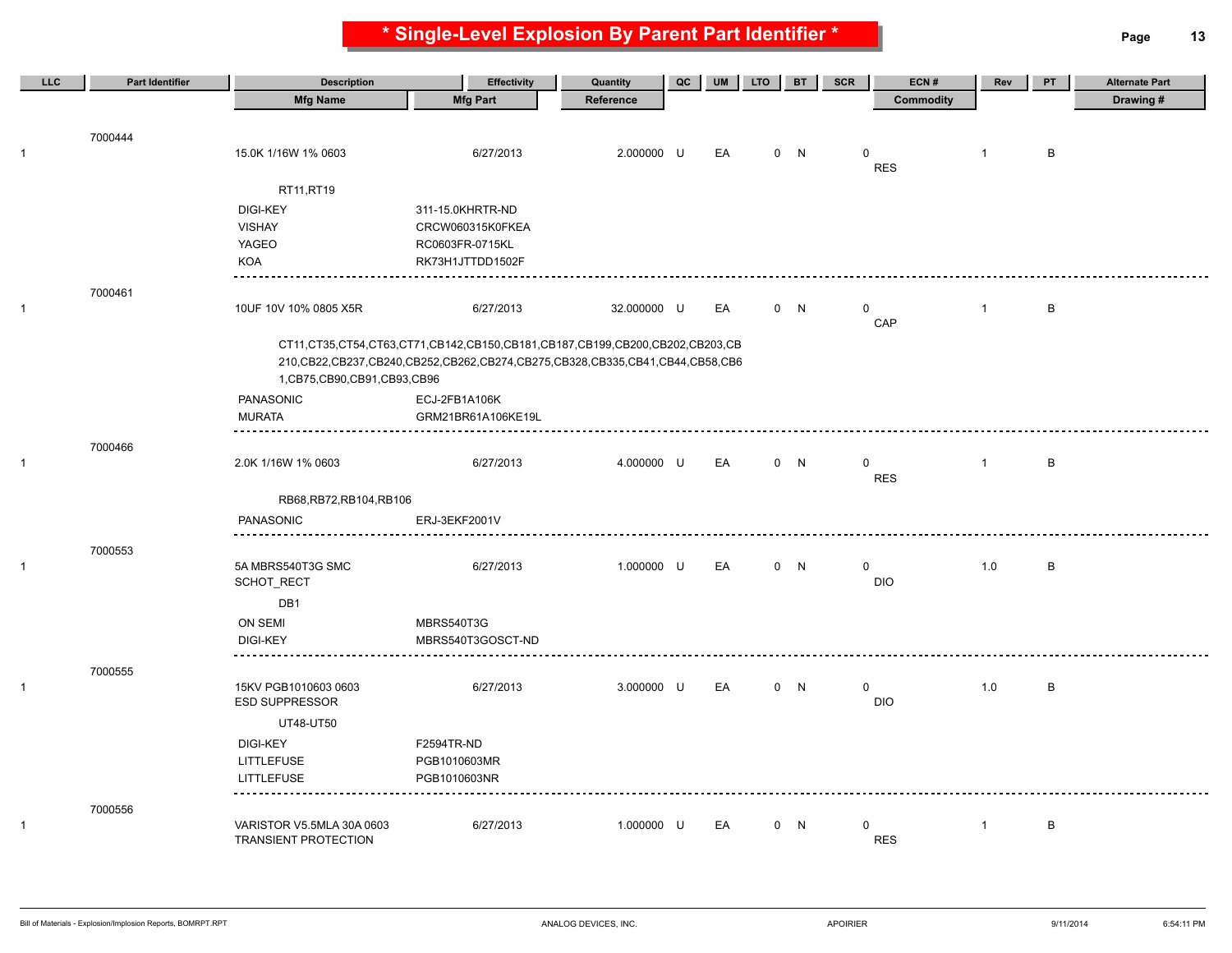**\* Single-Level Explosion By Parent Part Identifier \* Page 14**

| LLC | <b>Part Identifier</b> | <b>Description</b>          | <b>Effectivity</b>                                                          | Quantity    | QC | <b>UM</b> | <b>LTO</b> | <b>BT</b> | ECN#<br><b>SCR</b> | Rev            | PT | <b>Alternate Part</b> |
|-----|------------------------|-----------------------------|-----------------------------------------------------------------------------|-------------|----|-----------|------------|-----------|--------------------|----------------|----|-----------------------|
|     |                        | <b>Mfg Name</b>             | <b>Mfg Part</b>                                                             | Reference   |    |           |            |           | <b>Commodity</b>   |                |    | Drawing#              |
|     |                        |                             |                                                                             |             |    |           |            |           |                    |                |    |                       |
|     |                        | DT10                        |                                                                             |             |    |           |            |           |                    |                |    |                       |
|     |                        | <b>DIGI-KEY</b>             | F2214TR-ND                                                                  |             |    |           |            |           |                    |                |    |                       |
|     |                        | <b>LITTLEFUSE</b>           | V5.5MLA0603                                                                 |             |    |           |            |           |                    |                |    |                       |
|     |                        | <b>LITTLEFUSE</b>           | V5.5MLA0603H                                                                |             |    |           |            |           |                    |                |    |                       |
|     |                        |                             |                                                                             |             |    |           |            |           |                    |                |    |                       |
|     | 7000557                | PTC 0.5A 1206               | 6/27/2013                                                                   | 1.000000 U  |    | EA        |            | 0 N       | 0                  | $\mathbf{1}$   | B  |                       |
|     |                        | OVERCURRENT PROTECTION      |                                                                             |             |    |           |            |           | <b>RES</b>         |                |    |                       |
|     |                        | UB5                         |                                                                             |             |    |           |            |           |                    |                |    |                       |
|     |                        | <b>LITTLEFUSE</b>           | 1206L050-C                                                                  |             |    |           |            |           |                    |                |    |                       |
|     |                        | <b>LITTLE FUSE</b>          | 1206L050YR                                                                  |             |    |           |            |           |                    |                |    |                       |
|     |                        | <b>DIGI-KEY</b>             | F2112TR-ND                                                                  |             |    |           |            |           |                    |                |    |                       |
|     |                        |                             |                                                                             |             |    |           |            |           |                    |                |    |                       |
|     | 7000567                |                             |                                                                             |             |    |           |            |           |                    |                |    |                       |
|     |                        | 47.0K 1/16W 1% 0402         | 6/27/2013                                                                   | 1.000000 U  |    | EA        |            | 0 N       | $\mathbf 0$        | $\overline{1}$ | B  |                       |
|     |                        |                             |                                                                             |             |    |           |            |           | <b>RES</b>         |                |    |                       |
|     |                        | <b>RB205</b>                |                                                                             |             |    |           |            |           |                    |                |    |                       |
|     |                        | <b>ROHM</b>                 | MCR01MZPF4702                                                               |             |    |           |            |           |                    |                |    |                       |
|     |                        | <b>DIGI-KEY</b>             | RHM47.0KLCT-ND                                                              |             |    |           |            |           |                    |                |    |                       |
|     |                        | <b>DIGI-KEY</b><br>-------- | RHM47.0KLTR-ND                                                              |             |    |           |            |           |                    |                |    |                       |
|     | 7000571                |                             |                                                                             |             |    |           |            |           |                    |                |    |                       |
|     |                        | 1.0K 1/16W 1% 0402          | 6/27/2013                                                                   | 4.000000 U  |    | EA        |            | 0 N       | $\mathbf 0$        | $\mathbf{1}$   | B  |                       |
|     |                        |                             |                                                                             |             |    |           |            |           | <b>RES</b>         |                |    |                       |
|     |                        | RB88, RB97, RB120, RB906    |                                                                             |             |    |           |            |           |                    |                |    |                       |
|     |                        | PANASONIC                   | ERJ-2RKF1001X                                                               |             |    |           |            |           |                    |                |    |                       |
|     |                        | <b>DIGI-KEY</b>             | P1.00KLCT-ND                                                                |             |    |           |            |           |                    |                |    |                       |
|     |                        | <b>DIGI-KEY</b>             | P1.00KLTR-ND                                                                |             |    |           |            |           |                    |                |    |                       |
|     |                        |                             |                                                                             |             |    |           |            |           |                    |                |    |                       |
|     | 7000590                |                             |                                                                             |             |    |           |            |           |                    |                |    |                       |
|     |                        | 100K 1/16W 5% 0402          | 6/27/2013                                                                   | 17.000000 U |    | EA        |            | 0 N       | 0                  | $\mathbf{1}$   | B  |                       |
|     |                        |                             |                                                                             |             |    |           |            |           | <b>RES</b>         |                |    |                       |
|     |                        |                             | RT9,RT17,RT31,RT37,RT51,RT133,RB107,RB108,RB131,RB134-RB136,RB159,RB160,RB1 |             |    |           |            |           |                    |                |    |                       |
|     |                        | 81, RB182, RB204            |                                                                             |             |    |           |            |           |                    |                |    |                       |
|     |                        | <b>DIGI-KEY</b>             | 541-100KJCT-ND                                                              |             |    |           |            |           |                    |                |    |                       |
|     |                        | <b>DIGI-KEY</b>             | 541-100KJTR-ND                                                              |             |    |           |            |           |                    |                |    |                       |
|     |                        | <b>VISHAY</b>               | CRCW0402100KJNED                                                            |             |    |           |            |           |                    |                |    |                       |
|     | 7000607                |                             |                                                                             |             |    |           |            |           |                    |                |    |                       |
|     |                        | 2.2UF 25V 10% 0805 X7R      | 6/27/2013                                                                   | 4.000000 U  |    | EA        |            | 0 N       | $\mathbf 0$        | $\mathbf{1}$   | B  |                       |
|     |                        | X7R                         |                                                                             |             |    |           |            |           | CAP                |                |    |                       |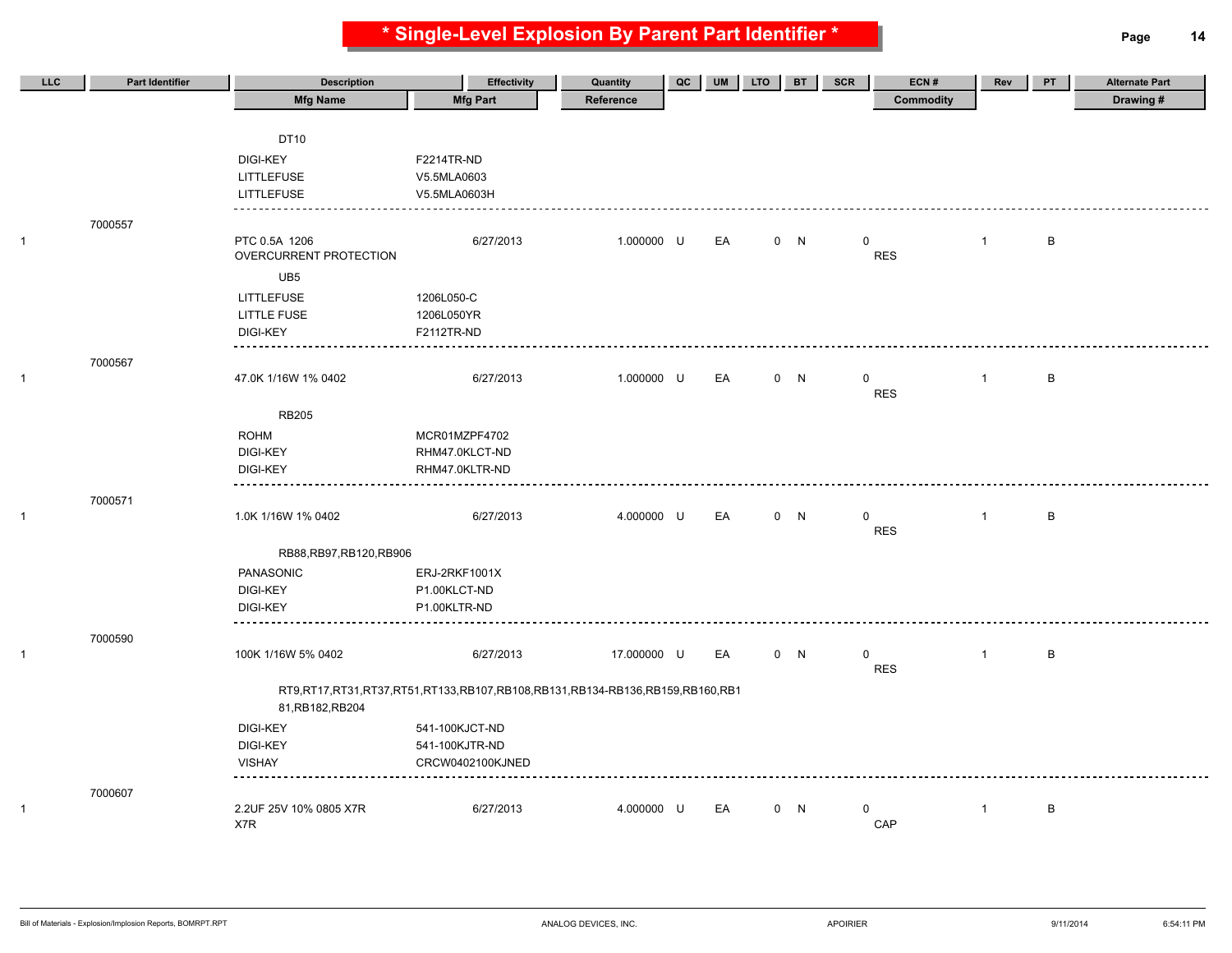**\* Single-Level Explosion By Parent Part Identifier \* Page 15**

| LLC          | Part Identifier | <b>Description</b>                | <b>Effectivity</b>     | Quantity   | QC | <b>UM</b> | <b>LTO</b> | <b>BT</b> | ECN#<br>SCR      | Rev          | <b>PT</b> | <b>Alternate Part</b> |
|--------------|-----------------|-----------------------------------|------------------------|------------|----|-----------|------------|-----------|------------------|--------------|-----------|-----------------------|
|              |                 | <b>Mfg Name</b>                   | <b>Mfg Part</b>        | Reference  |    |           |            |           | <b>Commodity</b> |              |           | Drawing#              |
|              |                 |                                   |                        |            |    |           |            |           |                  |              |           |                       |
|              |                 | CT37,CT44,CB332,CB334             |                        |            |    |           |            |           |                  |              |           |                       |
|              |                 | <b>DIGI KEY</b>                   | 445-6860-2-ND          |            |    |           |            |           |                  |              |           |                       |
|              |                 | <b>DIGI-KEY</b>                   | 490-3331-1-ND          |            |    |           |            |           |                  |              |           |                       |
|              |                 | <b>DIGI-KEY</b>                   | 490-3331-2-ND          |            |    |           |            |           |                  |              |           |                       |
|              |                 | <b>TDK</b>                        | C2012X7R1E225K         |            |    |           |            |           |                  |              |           |                       |
|              |                 | <b>MURATA</b>                     | GRM21BR71E225KA73L     |            |    |           |            |           |                  |              |           |                       |
|              | 7000614         |                                   |                        |            |    |           |            |           |                  |              |           |                       |
| $\mathbf{1}$ |                 | 22UF 16V 10% 1210 X5R             | 6/27/2013              | 6.000000 U |    | EA        |            | 0 N       | 0                | $\mathbf{1}$ | B         |                       |
|              |                 | X5R                               |                        |            |    |           |            |           | CAP              |              |           |                       |
|              |                 | CT6,CT15,CT17,CB36,CB48,CB56      |                        |            |    |           |            |           |                  |              |           |                       |
|              |                 | AVX                               | 1210YD226KAT2A         |            |    |           |            |           |                  |              |           |                       |
|              |                 | DIGI-KEY                          | 478-1630-1-ND          |            |    |           |            |           |                  |              |           |                       |
|              |                 | <b>DIGI-KEY</b>                   | 478-1630-2-ND          |            |    |           |            |           |                  |              |           |                       |
|              |                 | YAIYO YUDEN                       | EMK325BJ226KM-T        |            |    |           |            |           |                  |              |           |                       |
|              |                 | <b>DIGI-KEY</b><br><u>.</u>       | EMK325BJ226KM-T-ND     |            |    |           |            |           |                  |              |           |                       |
|              | 7000650         |                                   |                        |            |    |           |            |           |                  |              |           |                       |
| $\mathbf{1}$ |                 | 40K 1/16W 0.1% 0402               | 6/27/2013              | 1.000000 U |    | EA        |            | 0 N       | $\mathbf 0$      | $\mathbf{1}$ | B         |                       |
|              |                 |                                   |                        |            |    |           |            |           | <b>RES</b>       |              |           |                       |
|              |                 | <b>RB199</b>                      |                        |            |    |           |            |           |                  |              |           |                       |
|              |                 | STACKPOLE                         | RNC 10 T9 40K 0.1% R   |            |    |           |            |           |                  |              |           |                       |
|              |                 | <b>DIGI-KEY</b>                   | RNC10T940K0.1%R-ND     |            |    |           |            |           |                  |              |           |                       |
|              | 7000659         |                                   |                        |            |    |           |            |           |                  |              |           |                       |
| $\mathbf{1}$ |                 | 18PF 50V 5% 0402 NP0              | 6/27/2013              | 6.000000 U |    | EA        |            | 0 N       | $\mathbf 0$      | $\mathbf{1}$ | B         |                       |
|              |                 |                                   |                        |            |    |           |            |           | CAP              |              |           |                       |
|              |                 | CT72,CT73,CB271,CB290,CB327,CB330 |                        |            |    |           |            |           |                  |              |           |                       |
|              |                 | AVX                               | 04025A180JAT2A         |            |    |           |            |           |                  |              |           |                       |
|              |                 | <b>DIGI KEY</b>                   | 478-1073-1-ND          |            |    |           |            |           |                  |              |           |                       |
|              |                 | <b>DIGI KEY</b>                   | 478-1073-2-ND          |            |    |           |            |           |                  |              |           |                       |
|              |                 | <b>DIGI-KEY</b>                   | 490-1281-1-ND          |            |    |           |            |           |                  |              |           |                       |
|              |                 | <b>DIGI KEY</b>                   | 490-1281-2-ND          |            |    |           |            |           |                  |              |           |                       |
|              |                 | <b>DIGI KEY</b>                   | 587-1950-2-ND          |            |    |           |            |           |                  |              |           |                       |
|              |                 | PANASONIC                         | ECJ-0EC1H180J          |            |    |           |            |           |                  |              |           |                       |
|              |                 | <b>MURATA</b>                     | GRM1555C1H180JZ01D     |            |    |           |            |           |                  |              |           |                       |
|              |                 | <b>DIGI-KEY</b>                   | PCC180CQCT-ND          |            |    |           |            |           |                  |              |           |                       |
|              |                 | <b>TAIYO YUDEN</b>                | <b>UMK105CG180JV-F</b> |            |    |           |            |           |                  |              |           |                       |
|              | 7000660         |                                   |                        |            |    |           |            |           |                  |              |           |                       |
| $\mathbf{1}$ |                 | 33 1/16W 5% RNS003                | 6/27/2013              | 4.000000 U |    | EA        |            | 0 N       | $\Omega$         | 1.0          | B         |                       |
|              |                 | <b>SERIES</b>                     |                        |            |    |           |            |           | <b>RNS</b>       |              |           |                       |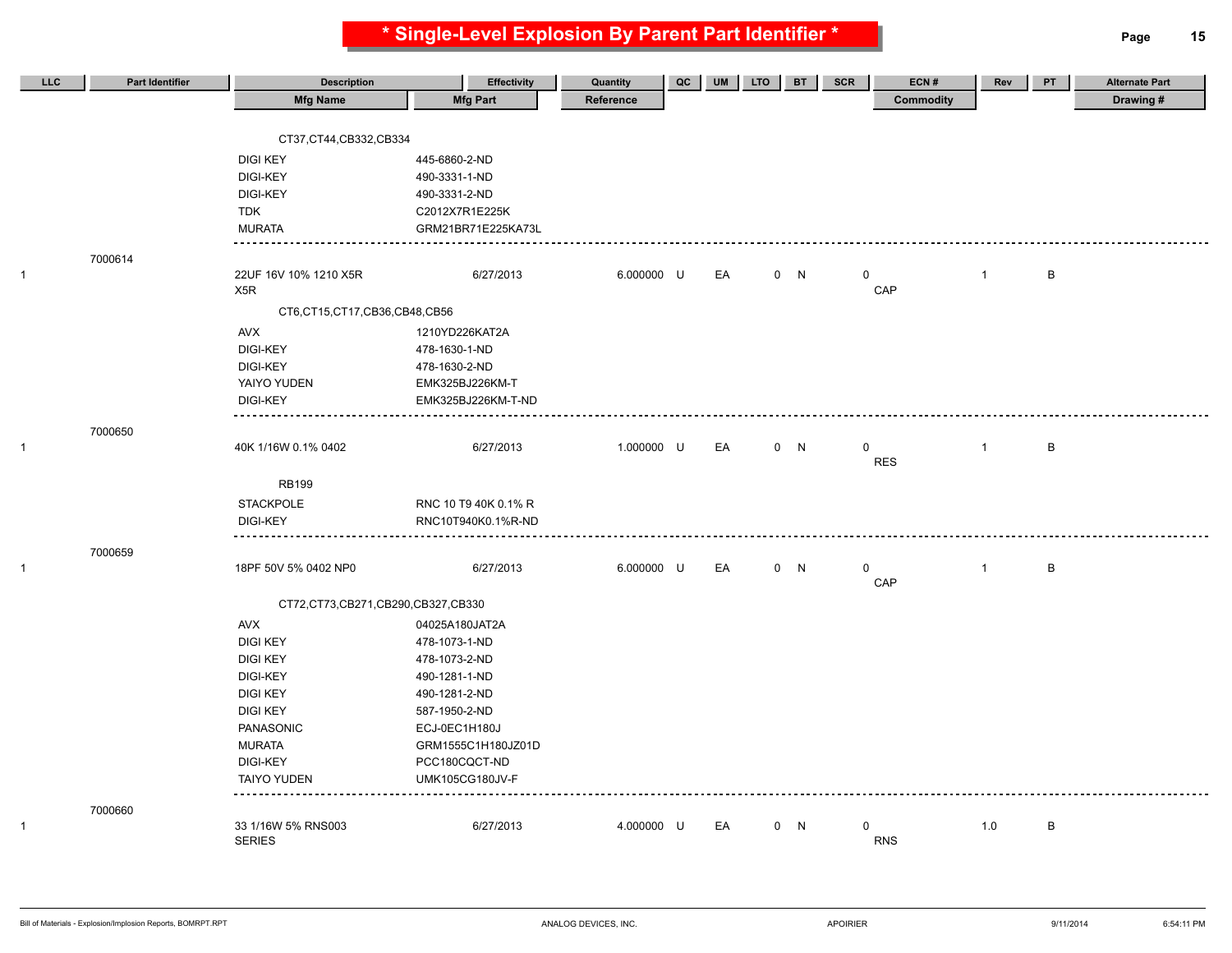**\* Single-Level Explosion By Parent Part Identifier \* Page 16**

| LLC.         | <b>Part Identifier</b> | <b>Description</b>                  | <b>Effectivity</b>                                                               | Quantity    | QC | <b>UM</b> | <b>LTO</b> | <b>BT</b> | <b>SCR</b>  | ECN#       | Rev            | PT | <b>Alternate Part</b> |
|--------------|------------------------|-------------------------------------|----------------------------------------------------------------------------------|-------------|----|-----------|------------|-----------|-------------|------------|----------------|----|-----------------------|
|              |                        | <b>Mfg Name</b>                     | <b>Mfg Part</b>                                                                  | Reference   |    |           |            |           |             | Commodity  |                |    | Drawing#              |
|              |                        |                                     |                                                                                  |             |    |           |            |           |             |            |                |    |                       |
|              |                        | RAT23, RAT24, RAT27, RAT28          |                                                                                  |             |    |           |            |           |             |            |                |    |                       |
|              |                        | PANASONIC                           | EXB-2HV330JV                                                                     |             |    |           |            |           |             |            |                |    |                       |
|              |                        | <b>DIGI-KEY</b>                     | Y1330TR-ND                                                                       |             |    |           |            |           |             |            |                |    |                       |
|              | 7000661                |                                     |                                                                                  |             |    |           |            |           |             |            |                |    |                       |
| -1           |                        | 33 1/32W 5% RNS005                  | 6/27/2013                                                                        | 17.000000 U |    | EA        |            | 0 N       | $\mathbf 0$ |            | 1.0            | B  |                       |
|              |                        | <b>SERIES</b>                       |                                                                                  |             |    |           |            |           |             | <b>RNS</b> |                |    |                       |
|              |                        | RAT1-RAT10, RAT25, RAT26, RAB1-RAB5 |                                                                                  |             |    |           |            |           |             |            |                |    |                       |
|              |                        | PANASONIC                           | EXB-28V330JX                                                                     |             |    |           |            |           |             |            |                |    |                       |
|              |                        | <b>DIGI-KEY</b>                     | <b>Y7330CT-ND</b>                                                                |             |    |           |            |           |             |            |                |    |                       |
|              |                        | <b>DIGI-KEY</b>                     | <b>Y7330TR-ND</b>                                                                |             |    |           |            |           |             |            |                |    |                       |
|              | 7000662                |                                     |                                                                                  |             |    |           |            |           |             |            |                |    |                       |
| $\mathbf{1}$ |                        | 51.1 1/16W 1% 0402                  | 6/27/2013                                                                        | 6.000000 U  |    | EA        |            | 0 N       | 0           |            | $\overline{1}$ | В  |                       |
|              |                        |                                     |                                                                                  |             |    |           |            |           |             | <b>RES</b> |                |    |                       |
|              |                        | RT144-RT146,RB196-RB198             |                                                                                  |             |    |           |            |           |             |            |                |    |                       |
|              |                        | <b>DIGI-KEY</b>                     | 541-51.1LCT-ND                                                                   |             |    |           |            |           |             |            |                |    |                       |
|              |                        | <b>DIGI-KEY</b>                     | 541-51.1LTR-ND                                                                   |             |    |           |            |           |             |            |                |    |                       |
|              |                        | <b>VISHAY</b>                       | CRCW040251R1FKED                                                                 |             |    |           |            |           |             |            |                |    |                       |
|              |                        | PANASONIC                           | ERJ-2RKF51R1X                                                                    |             |    |           |            |           |             |            |                |    |                       |
|              |                        | <b>DIGI-KEY</b><br><u>.</u>         | P51.1LCT-ND                                                                      |             |    |           |            |           |             |            |                |    |                       |
|              | 7000663                |                                     |                                                                                  |             |    |           |            |           |             |            |                |    |                       |
| 1            |                        | 0.01UF 25V 10% 0402 X7R             | 6/27/2013                                                                        | 42.000000 U |    | EA        |            | 0 N       | 0           |            | $\overline{1}$ | B  |                       |
|              |                        | X7R                                 |                                                                                  |             |    |           |            |           |             | CAP        |                |    |                       |
|              |                        |                                     | CB49,CB100,CB104,CB105,CB112,CB114,CB118,CB122,CB127-CB129,CB132,CB136,CB13      |             |    |           |            |           |             |            |                |    |                       |
|              |                        |                                     | 8, CB140, CB143, CB144, CB147, CB148, CB154, CB156-CB160, CB162, CB204, CB215, C |             |    |           |            |           |             |            |                |    |                       |
|              |                        |                                     | B218,CB225,CB243,CB258,CB268,CB269,CB284,CB307,CB324,CB329,CB336,CT61,CT67       |             |    |           |            |           |             |            |                |    |                       |
|              |                        | <b>DIGI-KEY</b><br><b>KEMET</b>     | 399-1278-1-ND<br>C0402C103K3RACTU                                                |             |    |           |            |           |             |            |                |    |                       |
|              |                        | PANASONIC                           | ECJ-0EB1E103K                                                                    |             |    |           |            |           |             |            |                |    |                       |
|              |                        | <b>DIGI-KEY</b>                     | PCC2270CT-ND                                                                     |             |    |           |            |           |             |            |                |    |                       |
|              |                        |                                     |                                                                                  |             |    |           |            |           |             |            |                |    |                       |
|              | 7000664                |                                     |                                                                                  | 2.000000 U  |    | EA        |            |           | 0           |            |                | B  |                       |
| $\mathbf{1}$ |                        | 30.0K 1/10W 1% 0603                 | 6/27/2013                                                                        |             |    |           |            | 0 N       |             | <b>RES</b> | $\overline{1}$ |    |                       |
|              |                        | RB190, RB200                        |                                                                                  |             |    |           |            |           |             |            |                |    |                       |
|              |                        | <b>DIGI-KEY</b>                     | 311-30.0KHRTR-ND                                                                 |             |    |           |            |           |             |            |                |    |                       |
|              |                        | YAGEO                               | RC0603FR-0730KL                                                                  |             |    |           |            |           |             |            |                |    |                       |
|              |                        |                                     |                                                                                  |             |    |           |            |           |             |            |                |    |                       |
|              | 7000679                |                                     |                                                                                  |             |    |           |            |           |             |            |                |    |                       |
| 1            |                        | 100.0 1/16W 1% 0402                 | 6/27/2013                                                                        | 2.000000 U  |    | EA        |            | 0 N       | 0           | <b>RES</b> | $\mathbf{1}$   | B  |                       |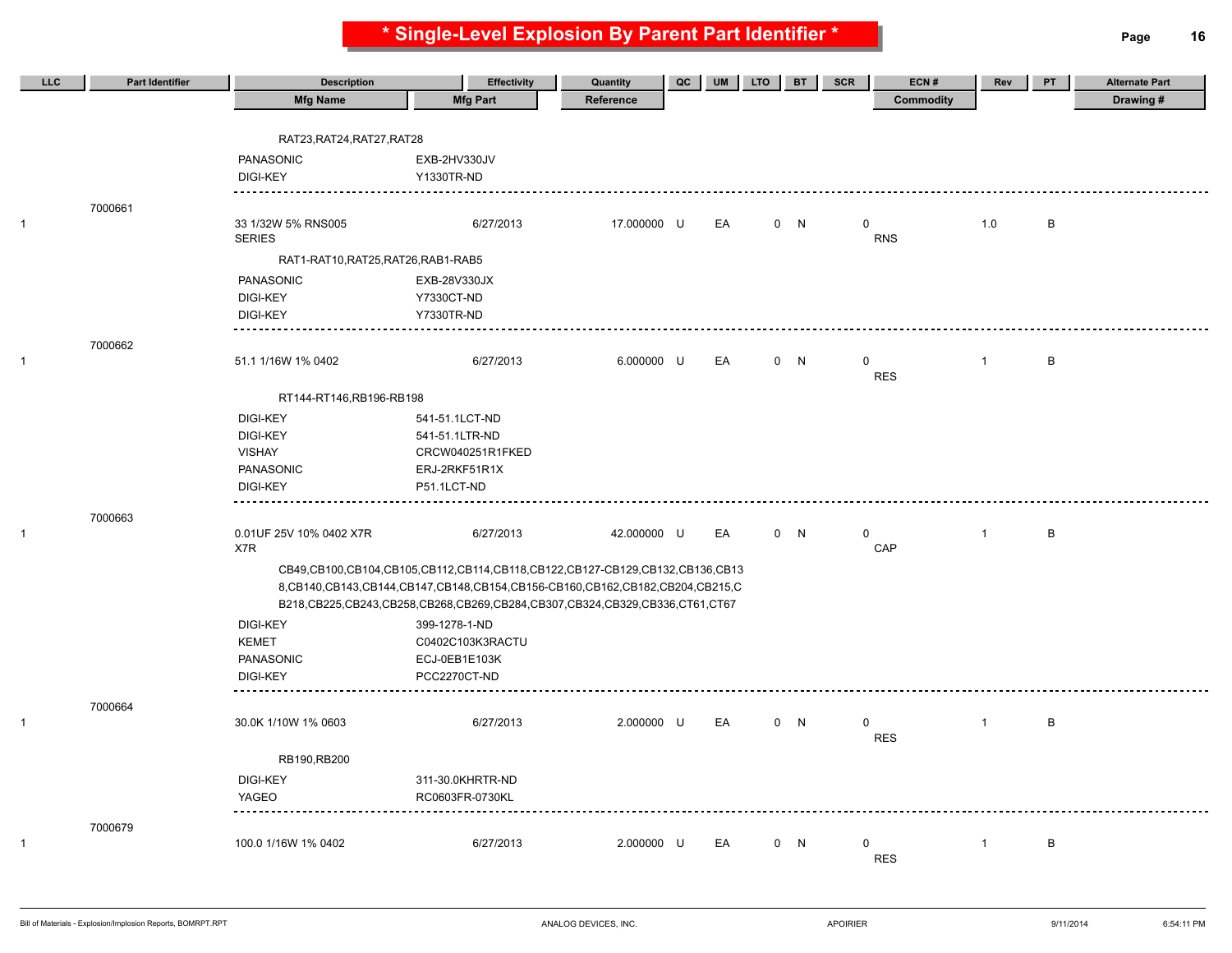**\* Single-Level Explosion By Parent Part Identifier \* Page 17**

| LLC | <b>Part Identifier</b> | <b>Description</b>                   | <b>Effectivity</b> | Quantity    | $_{\rm QC}$ | UM | <b>LTO</b> | <b>BT</b> | SCR         | ECN#             | Rev          | PT           | <b>Alternate Part</b> |
|-----|------------------------|--------------------------------------|--------------------|-------------|-------------|----|------------|-----------|-------------|------------------|--------------|--------------|-----------------------|
|     |                        | <b>Mfg Name</b>                      | <b>Mfg Part</b>    | Reference   |             |    |            |           |             | <b>Commodity</b> |              |              | Drawing#              |
|     |                        |                                      |                    |             |             |    |            |           |             |                  |              |              |                       |
|     |                        | RT118,RT119                          |                    |             |             |    |            |           |             |                  |              |              |                       |
|     |                        | <b>DIGI-KEY</b>                      | 541-100LCT-ND      |             |             |    |            |           |             |                  |              |              |                       |
|     |                        | DIG01                                | 541-100LTR-ND      |             |             |    |            |           |             |                  |              |              |                       |
|     |                        | <b>VISHAY</b>                        | CRCW0402100RFKED   |             |             |    |            |           |             |                  |              |              |                       |
|     |                        | <b>ROHM</b>                          | MCR01MZPF1000      |             |             |    |            |           |             |                  |              |              |                       |
|     |                        | <b>DIGI-KEY</b>                      | RHM100LCT-ND       |             |             |    |            |           |             |                  |              |              |                       |
|     | 7000683                |                                      |                    |             |             |    |            |           |             |                  |              |              |                       |
|     |                        | 1000PF 50V 5% 0402 NPO               | 6/27/2013          | 6.000000 U  |             | EA |            | 0 N       | $\mathbf 0$ |                  | $\mathbf{1}$ | B            |                       |
|     |                        | <b>NPO</b>                           |                    |             |             |    |            |           |             | CAP              |              |              |                       |
|     |                        | CT1, CT2, CT12, CT23, CT79, CT85     |                    |             |             |    |            |           |             |                  |              |              |                       |
|     |                        | <b>DIGI-KEY</b>                      | 490-3244-1-ND      |             |             |    |            |           |             |                  |              |              |                       |
|     |                        | <b>DIGI-KEY</b>                      | 490-3244-2-ND      |             |             |    |            |           |             |                  |              |              |                       |
|     |                        | <b>MURATA</b>                        | GRM1555C1H102JA01D |             |             |    |            |           |             |                  |              |              |                       |
|     |                        |                                      |                    |             |             |    |            |           |             |                  |              |              |                       |
|     | 7000701                | 20.0K 1/16W 1% 0402                  | 6/27/2013          | 1.000000 U  |             | EA |            | 0 N       | $\mathbf 0$ |                  | $\mathbf{1}$ | $\sf B$      |                       |
|     |                        |                                      |                    |             |             |    |            |           |             | <b>RES</b>       |              |              |                       |
|     |                        | <b>RB71</b>                          |                    |             |             |    |            |           |             |                  |              |              |                       |
|     |                        | <b>VISHAY</b>                        | CRCW040220K0FKED   |             |             |    |            |           |             |                  |              |              |                       |
|     |                        | PANASONIC                            | ERJ-2RKF2002X      |             |             |    |            |           |             |                  |              |              |                       |
|     |                        | <b>DIGI-KEY</b>                      | P20.0KLTR-ND       |             |             |    |            |           |             |                  |              |              |                       |
|     |                        |                                      |                    |             |             |    |            |           |             |                  |              |              |                       |
|     | 7000718                |                                      |                    |             |             |    |            |           |             |                  |              |              |                       |
|     |                        | 30A GSOT05 SOT23-3                   | 6/27/2013          | 1.000000 U  |             | EA |            | 0 N       | 0           |                  | 1.0          | $\, {\sf B}$ |                       |
|     |                        | ESD SUPPRESSOR-5V                    |                    |             |             |    |            |           |             | <b>DIO</b>       |              |              |                       |
|     |                        | UT6                                  |                    |             |             |    |            |           |             |                  |              |              |                       |
|     |                        | <b>DIGI-KEY</b>                      | 751-1416-1-ND      |             |             |    |            |           |             |                  |              |              |                       |
|     |                        | <b>DIGI-KEY</b>                      | 751-1416-2-ND      |             |             |    |            |           |             |                  |              |              |                       |
|     |                        | <b>VISHAY</b>                        | GSOT05-E3-08       |             |             |    |            |           |             |                  |              |              |                       |
|     |                        | <b>DIGIKEY</b>                       | GSOT05-E3-08TR-ND  |             |             |    |            |           |             |                  |              |              |                       |
|     |                        | <b>VISHAY</b>                        | GSOT05-GS08        |             |             |    |            |           |             |                  |              |              |                       |
|     | 7000724                |                                      |                    |             |             |    |            |           |             |                  |              |              |                       |
|     |                        | 220.0 1/10W 1% 0603                  | 6/27/2013          | 7.000000 U  |             | EA |            | 0 N       | 0           |                  | $\mathbf{1}$ | $\, {\sf B}$ |                       |
|     |                        |                                      |                    |             |             |    |            |           |             | <b>RES</b>       |              |              |                       |
|     |                        | RB65, RB67, RB89, RB110, RB191-RB193 |                    |             |             |    |            |           |             |                  |              |              |                       |
|     |                        | PANASONIC                            | ERJ-3EKF2200V      |             |             |    |            |           |             |                  |              |              |                       |
|     |                        | <b>DIGI-KEY</b>                      | P220HTR-ND         |             |             |    |            |           |             |                  |              |              |                       |
|     |                        |                                      |                    |             |             |    |            |           |             |                  |              |              |                       |
|     | 7000750                |                                      |                    |             |             |    |            |           |             |                  |              |              |                       |
|     |                        | 4700PF 2A FIL_NFE61PT                | 6/27/2013          | 19.000000 U |             | EA |            | 0 N       | $\mathbf 0$ |                  | 1.0          | $\sf B$      |                       |
|     |                        | FILTER LC HIGH FREQ                  |                    |             |             |    |            |           |             | <b>FER</b>       |              |              |                       |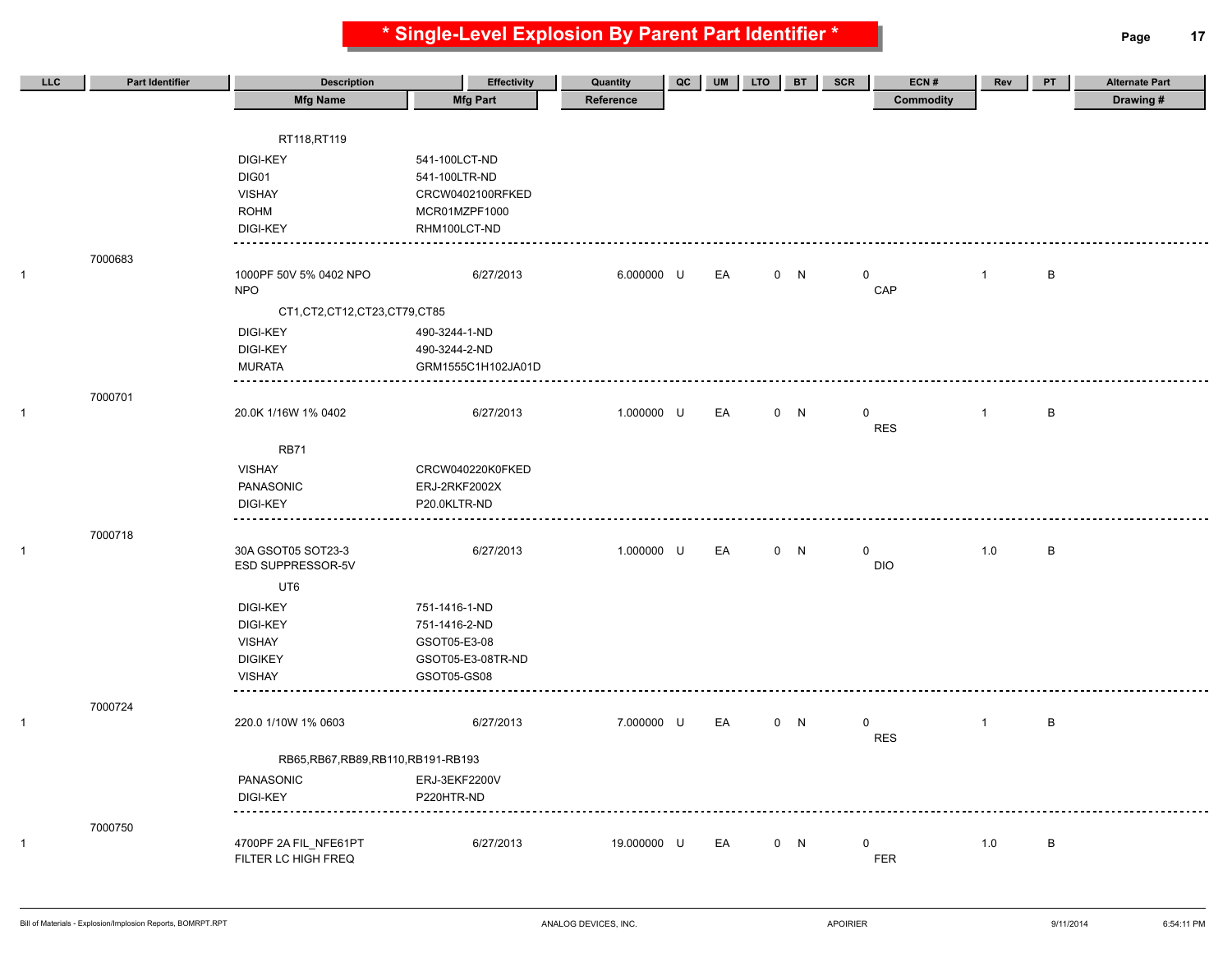**\* Single-Level Explosion By Parent Part Identifier \* Page 18**

| LLC | <b>Part Identifier</b> | <b>Description</b>                          | Effectivity                                                      | Quantity    | QC | <b>UM</b> | <b>LTO</b> | <b>BT</b> | SCR         | ECN#             | Rev          | PT           | <b>Alternate Part</b> |
|-----|------------------------|---------------------------------------------|------------------------------------------------------------------|-------------|----|-----------|------------|-----------|-------------|------------------|--------------|--------------|-----------------------|
|     |                        | <b>Mfg Name</b>                             | <b>Mfg Part</b>                                                  | Reference   |    |           |            |           |             | <b>Commodity</b> |              |              | Drawing#              |
|     |                        |                                             |                                                                  |             |    |           |            |           |             |                  |              |              |                       |
|     |                        |                                             | FB1-FB3,FB5,FB7,FB10,FB20-FB22,FB26,FB28,FB29,FB31-FB35,FB37,FT3 |             |    |           |            |           |             |                  |              |              |                       |
|     |                        | <b>DIGI KEY</b>                             | 490-2554-2-ND                                                    |             |    |           |            |           |             |                  |              |              |                       |
|     |                        | <b>MURATA</b>                               | NFE61PT472C1H9L                                                  |             |    |           |            |           |             |                  |              |              |                       |
|     | 7000754                |                                             |                                                                  |             |    |           |            |           |             |                  |              |              |                       |
|     |                        | 75 1/16W 5% RESCAV_YC164-8<br><b>SERIES</b> | 6/27/2013                                                        | 12.000000 U |    | EA        |            | 0 N       | $\mathbf 0$ | <b>RNS</b>       | 1.0          | B            |                       |
|     |                        | RAT11-RAT22                                 |                                                                  |             |    |           |            |           |             |                  |              |              |                       |
|     |                        | YAGEO                                       | YC164-JR-0775RL                                                  |             |    |           |            |           |             |                  |              |              |                       |
|     |                        | <b>DIGI KEY</b>                             | YC164J-75TR-ND                                                   |             |    |           |            |           |             |                  |              |              |                       |
|     | 7000755                |                                             |                                                                  |             |    |           |            |           |             |                  |              |              |                       |
|     |                        | 5A RCLAMP0524 DIO_RCLAMP0524<br>TVS ARRAY_4 | 6/27/2013                                                        | 4.000000 U  |    | EA        |            | 0 N       | $\mathbf 0$ | <b>DIO</b>       | 1.0          | $\, {\sf B}$ |                       |
|     |                        | UT11, UT13, UT46, UT47                      |                                                                  |             |    |           |            |           |             |                  |              |              |                       |
|     |                        | <b>SEMTECH</b>                              | RCLAMP0524P.TCT                                                  |             |    |           |            |           |             |                  |              |              |                       |
|     |                        | <b>DIGI KEY</b>                             | RCLAMP0524PTR-ND                                                 |             |    |           |            |           |             |                  |              |              |                       |
|     | 7000756                | ---------                                   |                                                                  |             |    |           |            |           |             |                  |              |              |                       |
|     |                        | 6A RCLAMP0504 DIO_RCLAMP0504<br>TVS ARRAY_4 | 6/27/2013                                                        | 2.000000 U  |    | EA        |            | 0 N       | $\mathbf 0$ | <b>DIO</b>       | 1.0          | B            |                       |
|     |                        | <b>UT9,UT45</b>                             |                                                                  |             |    |           |            |           |             |                  |              |              |                       |
|     |                        | SEMTECH                                     | RCLAMP0504P.TCT                                                  |             |    |           |            |           |             |                  |              |              |                       |
|     |                        | <b>DIGI KEY</b>                             | RCLAMP0504PTR-ND                                                 |             |    |           |            |           |             |                  |              |              |                       |
|     | 7000807                |                                             |                                                                  |             |    |           |            |           |             |                  |              |              |                       |
|     |                        | 499.0 1/10W 1% 0402                         |                                                                  | 1.000000 U  |    | EA        |            | 0 N       | $\mathbf 0$ |                  | $\mathbf{1}$ | $\, {\sf B}$ |                       |
|     |                        |                                             |                                                                  |             |    |           |            |           |             | <b>RES</b>       |              |              |                       |
|     |                        | <b>RB122</b>                                |                                                                  |             |    |           |            |           |             |                  |              |              |                       |
|     |                        | PANASONIC                                   | ERJ-2RKF4990X                                                    |             |    |           |            |           |             |                  |              |              |                       |
|     |                        | <b>DIGI KEY</b>                             | P499LTR-ND                                                       |             |    |           |            |           |             |                  |              |              |                       |
|     | 7000808                |                                             |                                                                  |             |    |           |            |           |             |                  |              |              |                       |
|     |                        | 47 1/16W 5% 0402 ZZZ                        | 6/27/2013                                                        | 8.000000 U  |    | EA        |            | 0 N       | $\mathbf 0$ |                  | $\mathbf{1}$ | B            |                       |
|     |                        | 0402                                        |                                                                  |             |    |           |            |           |             | <b>RES</b>       |              |              |                       |
|     |                        | RB84, RB85, RB91-RB96                       |                                                                  |             |    |           |            |           |             |                  |              |              |                       |
|     |                        | <b>STACKPOLE</b>                            | RMCF0402JT47R0                                                   |             |    |           |            |           |             |                  |              |              |                       |
|     |                        | <b>DIGI KEY</b>                             | RMCF0402JT47R0TR-ND                                              |             |    |           |            |           |             |                  |              |              |                       |
|     | 7000876                |                                             |                                                                  |             |    |           |            |           |             |                  |              |              |                       |
|     |                        | 220UF 10V 20% ZZZ<br>SMD                    | 6/27/2013                                                        | 1.000000 U  |    | EA        |            | 0 N       | $\mathbf 0$ | CAP              | $\mathbf{1}$ | $\, {\sf B}$ |                       |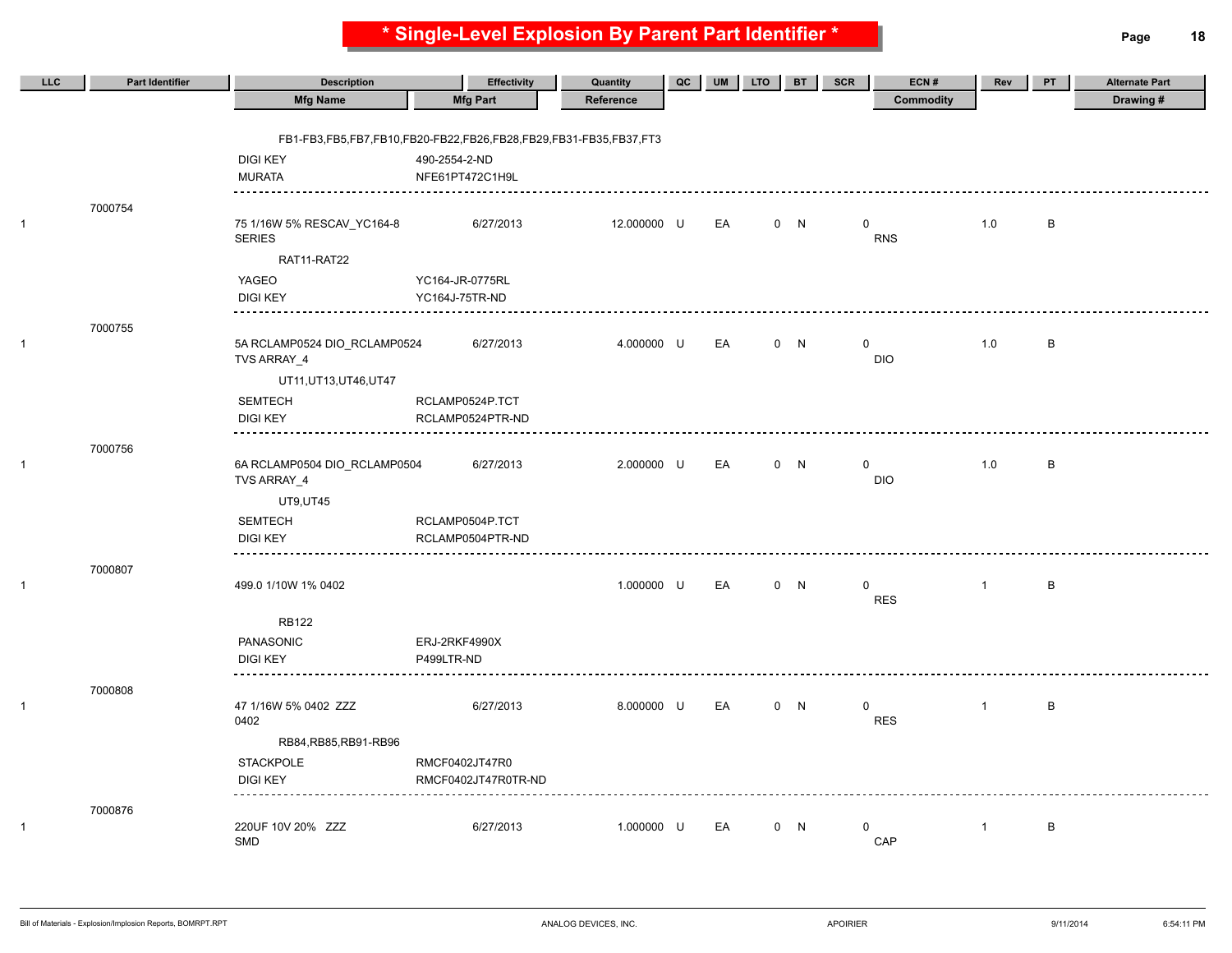**\* Single-Level Explosion By Parent Part Identifier \* Page 19**

| LLC          | <b>Part Identifier</b> | <b>Description</b>      | <b>Effectivity</b> | Quantity   | QC | <b>UM</b> | <b>LTO</b> | <b>BT</b> | <b>SCR</b>  | ECN#       | Rev          | PT           | <b>Alternate Part</b> |
|--------------|------------------------|-------------------------|--------------------|------------|----|-----------|------------|-----------|-------------|------------|--------------|--------------|-----------------------|
|              |                        | <b>Mfg Name</b>         | <b>Mfg Part</b>    | Reference  |    |           |            |           |             | Commodity  |              |              | Drawing#              |
|              |                        |                         |                    |            |    |           |            |           |             |            |              |              |                       |
|              |                        | CT <sub>13</sub>        |                    |            |    |           |            |           |             |            |              |              |                       |
|              |                        | Panasonic               | EEE-FK1A221P       |            |    |           |            |           |             |            |              |              |                       |
|              |                        | <b>DIGIKEY</b>          | PCE3775TR-ND       |            |    |           |            |           |             |            |              |              |                       |
|              |                        |                         |                    |            |    |           |            |           |             |            |              |              |                       |
| 1            | 7000893                | 4.12K 1/10W 1% 0402     | 6/27/2013          | 2.000000 U |    | EA        |            | 0 N       | $\mathbf 0$ |            | $\mathbf{1}$ | B            |                       |
|              |                        |                         |                    |            |    |           |            |           |             | <b>RES</b> |              |              |                       |
|              |                        | RB109,RB123             |                    |            |    |           |            |           |             |            |              |              |                       |
|              |                        | PANASONIC               | ERJ-2RKF4121X      |            |    |           |            |           |             |            |              |              |                       |
|              |                        | <b>DIGI KEY</b>         | P4.12KLCT-ND       |            |    |           |            |           |             |            |              |              |                       |
|              |                        |                         |                    |            |    |           |            |           |             |            |              |              |                       |
| 1            | 7000939                | 1UH 30% ZZZ             | 6/27/2013          | 1.000000 U |    | EA        |            | 0 N       | $\mathbf 0$ |            | 1.0          | $\,$ B       |                       |
|              |                        | <b>IND0XX</b>           |                    |            |    |           |            |           |             | <b>IND</b> |              |              |                       |
|              |                        | LT3                     |                    |            |    |           |            |           |             |            |              |              |                       |
|              |                        | COILCRAFT               | MSS1038-102NL      |            |    |           |            |           |             |            |              |              |                       |
|              |                        | <b>COILCRAFT</b>        | MSS1038-102NLC     |            |    |           |            |           |             |            |              |              |                       |
|              |                        | ----------              |                    |            |    |           |            |           |             |            |              |              |                       |
| 1            | 7000997                | 0.15uH 10% ZZZ          | 6/27/2013          | 1.000000 U |    | EA        |            | 0 N       | $\mathbf 0$ |            | 1.0          | $\,$ B       |                       |
|              |                        | 0603                    |                    |            |    |           |            |           |             | <b>IND</b> |              |              |                       |
|              |                        | FB4                     |                    |            |    |           |            |           |             |            |              |              |                       |
|              |                        | DIG01                   | 445-1005-2-ND      |            |    |           |            |           |             |            |              |              |                       |
|              |                        | <b>TDK</b>              | MLF1608DR15K       |            |    |           |            |           |             |            |              |              |                       |
|              |                        | ------                  |                    |            |    |           |            |           |             |            |              |              |                       |
| $\mathbf{1}$ | 7001030                | 3.8uH 30% ZZZ           | 6/27/2013          | 1.000000 U |    | EA        |            | 0 N       | $\mathbf 0$ |            | 1.0          | $\, {\bf B}$ |                       |
|              |                        | 10.0X10.2MM             |                    |            |    |           |            |           |             | <b>IND</b> |              |              |                       |
|              |                        | LT4                     |                    |            |    |           |            |           |             |            |              |              |                       |
|              |                        | Coilcraft               | MSS1038-382NLB     |            |    |           |            |           |             |            |              |              |                       |
|              |                        | Coilcraft               | MSS1038-382NLC     |            |    |           |            |           |             |            |              |              |                       |
|              |                        |                         |                    |            |    |           |            |           |             |            |              |              |                       |
| 1            | 7001073                | 470.0 1/16W 1% 0402 ZZZ | 6/27/2013          | 2.000000 U |    | EA        |            | 0 N       | $\mathbf 0$ |            | $\mathbf{1}$ | B            |                       |
|              |                        | 0402                    |                    |            |    |           |            |           |             | <b>RES</b> |              |              |                       |
|              |                        | RB904,RB905             |                    |            |    |           |            |           |             |            |              |              |                       |
|              |                        | Panasonic               | ERJ-2RKF4700X      |            |    |           |            |           |             |            |              |              |                       |
|              |                        | <b>DIGI-KEY</b>         | P470LTR-ND         |            |    |           |            |           |             |            |              |              |                       |
|              |                        |                         |                    |            |    |           |            |           |             |            |              |              |                       |
| 1            | 7001282                | 169.0 1/10W 1% 0603 ZZZ | 6/27/2013          | 2.000000 U |    | EA        |            | 0 N       | $\mathbf 0$ |            | $\mathbf{1}$ | $\, {\bf B}$ |                       |
|              |                        | 0603                    |                    |            |    |           |            |           |             | <b>RES</b> |              |              |                       |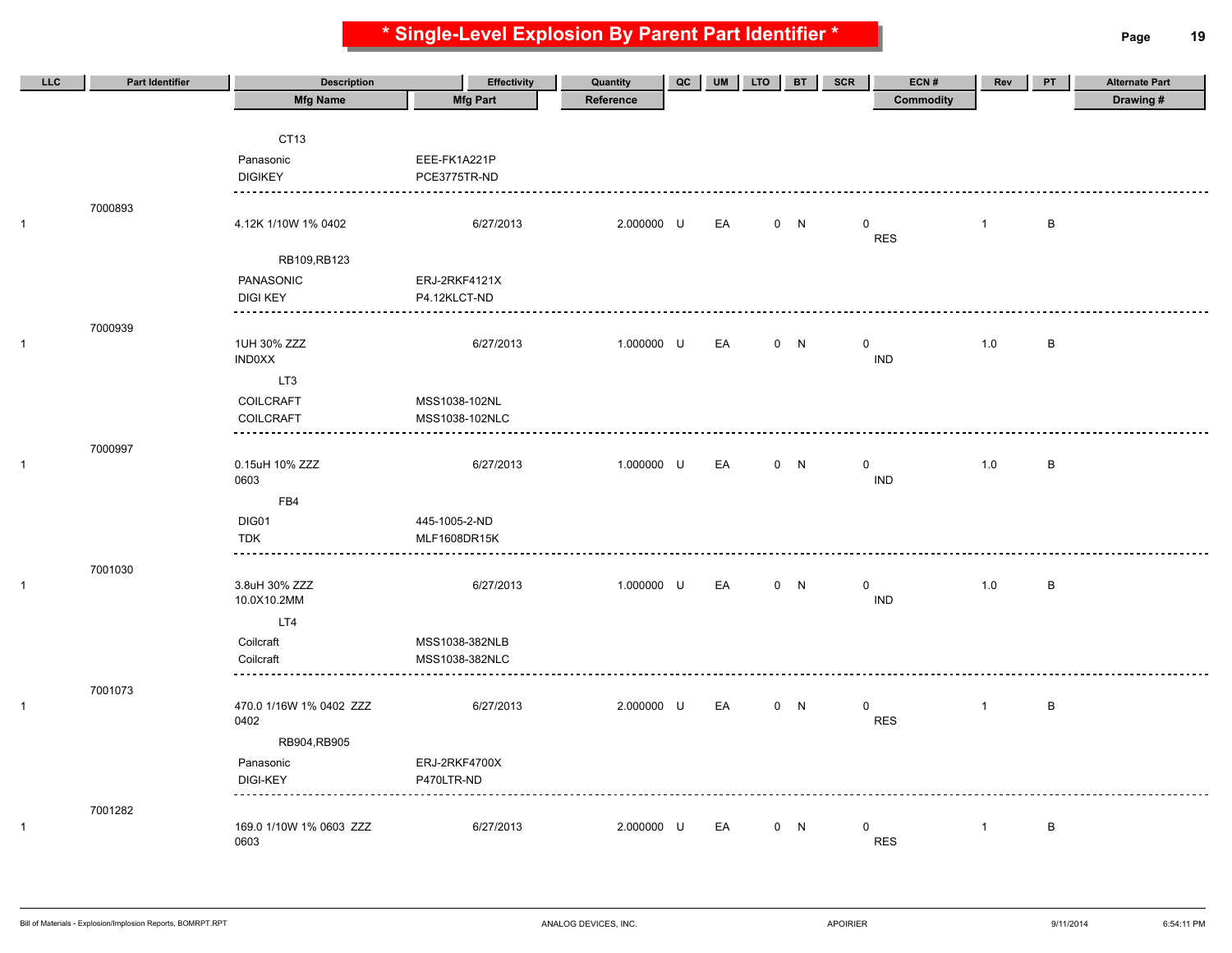**\* Single-Level Explosion By Parent Part Identifier \* Page 20**

| LLC          | <b>Part Identifier</b> | <b>Description</b>                            | <b>Effectivity</b>                                                          | Quantity    | QC | <b>UM</b> | <b>LTO</b> | <b>BT</b> | SCR          | ECN#       | Rev            | PT           | <b>Alternate Part</b> |
|--------------|------------------------|-----------------------------------------------|-----------------------------------------------------------------------------|-------------|----|-----------|------------|-----------|--------------|------------|----------------|--------------|-----------------------|
|              |                        | <b>Mfg Name</b>                               | <b>Mfg Part</b>                                                             | Reference   |    |           |            |           |              | Commodity  |                |              | Drawing#              |
|              |                        |                                               |                                                                             |             |    |           |            |           |              |            |                |              |                       |
|              |                        | RB112, RB116                                  |                                                                             |             |    |           |            |           |              |            |                |              |                       |
|              |                        | PANASONIC                                     | ERJ-3EKF1690V                                                               |             |    |           |            |           |              |            |                |              |                       |
|              |                        | <b>DIGIKEY</b>                                | P169HTR-ND                                                                  |             |    |           |            |           |              |            |                |              |                       |
|              | 7001294                |                                               |                                                                             |             |    |           |            |           |              |            |                |              |                       |
| $\mathbf{1}$ |                        | ? 34836 ZZZ<br><b>TSOP IR Receiver Module</b> | 6/27/2013                                                                   | 1.000000 U  |    | EA        |            | 0 N       | $\mathsf{O}$ | <b>DIO</b> | 1.0            | B            |                       |
|              |                        | <b>UT51</b>                                   |                                                                             |             |    |           |            |           |              |            |                |              |                       |
|              |                        | <b>VISHAY</b>                                 | TSOP34836                                                                   |             |    |           |            |           |              |            |                |              |                       |
|              |                        |                                               |                                                                             |             |    |           |            |           |              |            |                |              |                       |
| $\mathbf{1}$ | 7001316                | 1.0UF 10V 10% 0805 ZZZ<br>0805                | 6/27/2013                                                                   | 11.000000 U |    | EA        |            | 0 N       | $\mathbf{0}$ | CAP        | $\mathbf{1}$   | $\, {\sf B}$ |                       |
|              |                        | FB8,FB9,FB11-FB19                             |                                                                             |             |    |           |            |           |              |            |                |              |                       |
|              |                        | <b>MURATA</b>                                 | NFM21PC105B1A3D                                                             |             |    |           |            |           |              |            |                |              |                       |
|              |                        | <b>DIGIKEY</b><br><u>.</u>                    | NFM21PC105B1A3D-ND                                                          |             |    |           |            |           |              |            |                |              |                       |
|              | 7001318                |                                               |                                                                             |             |    |           |            |           |              |            |                |              |                       |
| $\mathbf{1}$ |                        | .008OHM 6A ZZZ<br>0805                        | 6/27/2013                                                                   | 1.000000 U  |    | EA        |            | 0 N       | 0            | <b>FER</b> | 1.0            | В            |                       |
|              |                        | FB <sub>6</sub>                               |                                                                             |             |    |           |            |           |              |            |                |              |                       |
|              |                        | <b>MOUSER</b>                                 | 710-742792021                                                               |             |    |           |            |           |              |            |                |              |                       |
|              |                        | <b>WURTH ELECTRONI</b>                        | 742792021                                                                   |             |    |           |            |           |              |            |                |              |                       |
|              | 7001319                |                                               |                                                                             |             |    |           |            |           |              |            |                |              |                       |
| $\mathbf{1}$ |                        | 47UF 6.3V 20% 0805 X5R<br>X <sub>5</sub> R    | 6/27/2013                                                                   | 38.000000 U |    | EA        |            | 0 N       | $\mathbf 0$  | CAP        | $\mathbf{1}$   | В            |                       |
|              |                        |                                               | CB16,CB50,CB59,CB70,CB72,CB80,CB84,CB92,CB94,CB109-CB111,CB115,CB116,CB119, |             |    |           |            |           |              |            |                |              |                       |
|              |                        | 78, CT16, CT19, CT27, CT33, CT36, CT43        | CB121,CB130,CB131,CB145,CB146,CB151,CB152,CB164,CB165,CB167,CB169,CB173-CB1 |             |    |           |            |           |              |            |                |              |                       |
|              |                        | <b>DIGIKEY</b>                                | 587-1779-2-ND                                                               |             |    |           |            |           |              |            |                |              |                       |
|              |                        | <b>TAIYO YUDEN</b>                            | JMK212BJ476MG-T                                                             |             |    |           |            |           |              |            |                |              |                       |
|              |                        |                                               |                                                                             |             |    |           |            |           |              |            |                |              |                       |
| $\mathbf{1}$ | 7001320                | 0.12UF 50V 5% 1812 NPO ZZZ<br>NPO 1812        | 6/27/2013                                                                   | 2.000000 U  |    | EA        |            | 0 N       | $\mathbf 0$  | CAP        | $\overline{1}$ | В            |                       |
|              |                        | CT45,CT46                                     |                                                                             |             |    |           |            |           |              |            |                |              |                       |
|              |                        | <b>DIGIKEY</b>                                | 399-5359-2-ND                                                               |             |    |           |            |           |              |            |                |              |                       |
|              |                        | <b>KEMET</b>                                  | C1812C124J5GACTU                                                            |             |    |           |            |           |              |            |                |              |                       |
|              |                        |                                               |                                                                             |             |    |           |            |           |              |            |                |              |                       |
| -1           | 7001323                | 2200PF 50V 10% 0402 X7R ZZZ                   | 6/27/2013                                                                   | 2.000000 U  |    | EA        |            | 0 N       | $\mathbf 0$  |            | $\mathbf{1}$   | В            |                       |
|              |                        | X7R 0402                                      |                                                                             |             |    |           |            |           |              | CAP        |                |              |                       |